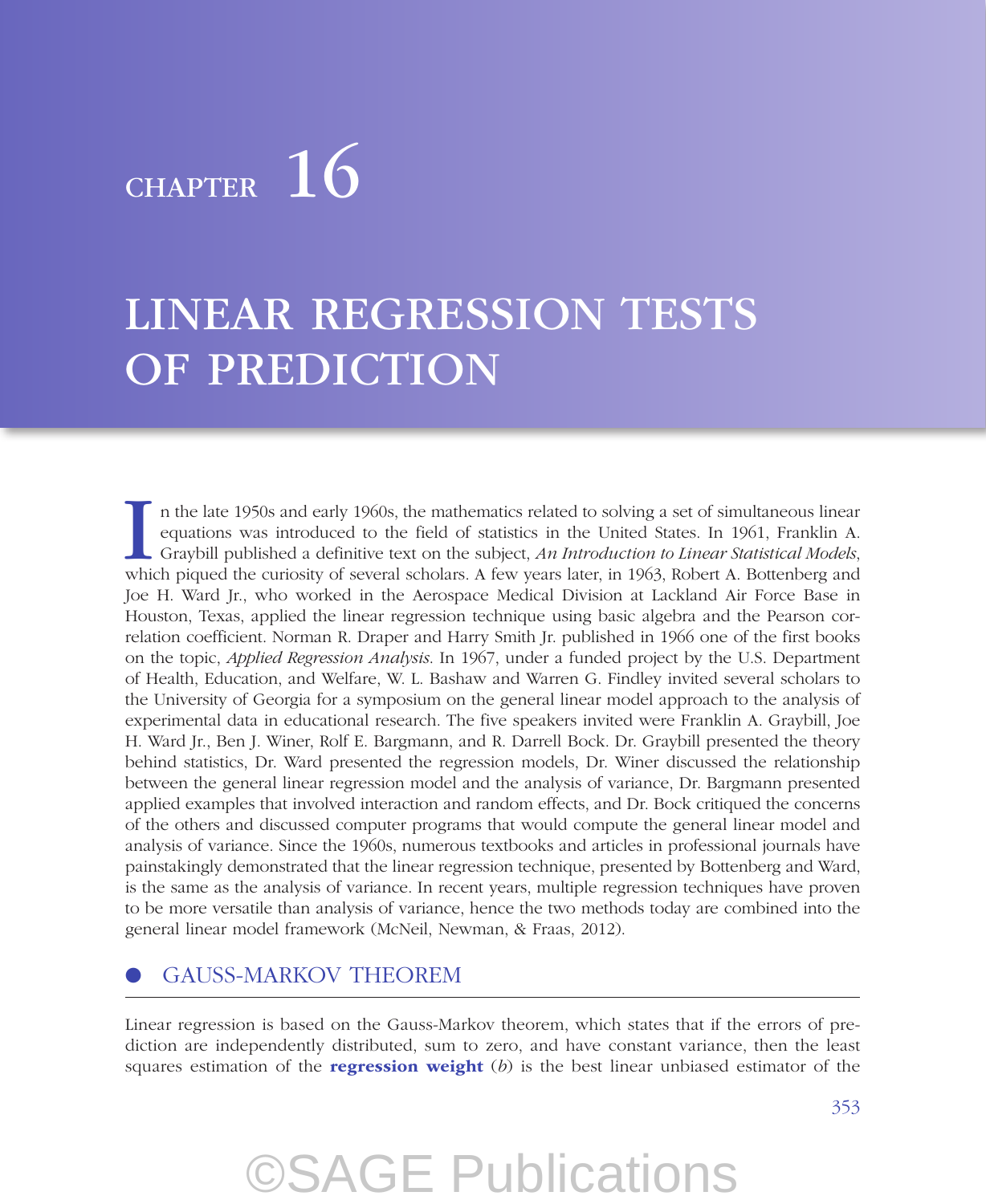population *B*. The least squares criterion is sometimes referred to as BLUE, or best linear unbiased estimator. Basically, of all unbiased estimators that are **linear functions** of the observations, the least squares estimation of the regression weight yields the smallest sampling variance or errors of prediction.

We will demonstrate linear regression in this chapter and apply the least squares estimation method to determine the regression weight in the equation. This approach will also be applied in the next chapter on multiple regression, termed ordinary least squares regression. The individual observation on *Yi* is composed of a constant value assigned to all individuals (*a*), plus a common regression weight  $(b)$  applied to each individual corresponding  $X_i$  value, with a residual or error term  $(e)$ . Each individual observation,  $Y_i$ , is the sum of *a* plus  $bX_i$  plus  $e$ , which is expressed in equation format as  $Y_i = a + bX_i + e$ . The selection of a value for *b* (regression weight) is done to minimize the error (*e*). The error is the difference between the original individual observation *Yi* and what the linear regression equation would predict for each individual, denoted by  $\hat{Y}_i$ . The error term is therefore computed as  $e = Y_i - \hat{Y}_i$ . The Gauss-Markov theorem provides the rule that justifies the selection of a regression weight based on minimizing the error of prediction, which gives the best prediction of *Y*. We refer to this as the *least squares criterion*, that is, selecting regression weights based on minimizing the sum of squared errors of prediction.

#### LINEAR REGRESSION EQUATION

The linear regression equation used by Bottenberg and Ward was expressed as

$$
Y = a + bX + e.
$$

The *Y* variable represents a continuous measure that was referred to as the *dependent variable*. The *X* variable represents a continuous measure that was called an independent variable but was

| Time Spent Studying<br>(X) | Exam Scores (Y) |
|----------------------------|-----------------|
| 1                          | 70              |
| 2                          | 75              |
| 3                          | 80              |
| 4                          | 85              |
| 5                          | 85              |
| 6                          | 90              |
| 7                          | 98              |

later referred to as a *predictor variable*. The value *a* was termed the *intercept* and represented the value on the *y*-axis where the regression line crossed. The *b* value was a weight, later referred to as a *regression weight* or coefficient. The value *e* was referred to as *prediction error*, which is calculated as the difference between the *Y* variable and the predicted *Y* value  $(\hat{Y})$  from the linear regression equation. The predicted *Y* value is computed based on the values of the intercept and regression weight. An example will illustrate the logic behind the linear regression equation.

Given the data pairs (to the left) on the amount of time, in hours, spent studying (*X*) and the corresponding exam scores (*Y*), a linear regression equation can be created: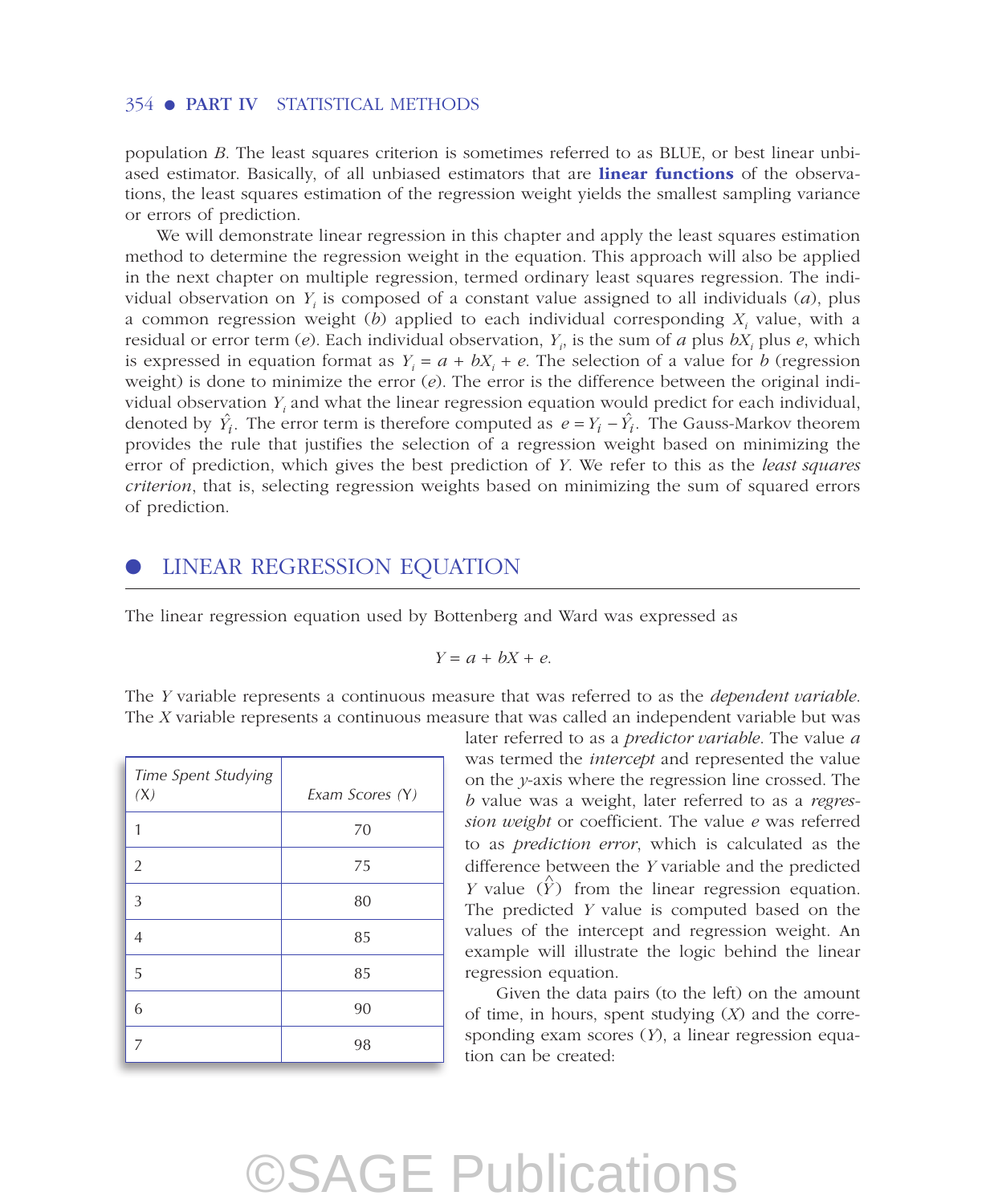The regression intercept (*a*) indicates the point on the *y*-axis where a regression line crosses in a scatterplot. The regression weight (*b*) determines the rate of change (sometimes called *rise* and *run*), which can be seen by the slope of the regression line in the scatterplot. Given the correlation and standard deviation values for *X* and *Y*, the intercept and slope (regression weight) for the data can be calculated:

$$
b = r_{XY} \frac{S_Y}{S_X}
$$

$$
a = \overline{Y} - b\overline{X}.
$$

The prediction of *Y* given knowledge of *X* is expressed in a linear regression prediction equation as

$$
\hat{Y} = a + bX.
$$

Notice that the error (*e*) is not expressed in the linear regression prediction equation. We predict *Y* (*Y*) given the correlation of *X* with *Y*, so  $e = Y - \hat{Y}$ , which occurs when the Pearson correlation is not +1.00 or  $-1.00$ . When Pearson  $r = +1.00$  or Pearson  $r = -1.00$ , then no prediction error exists, that is,  $Y = \hat{Y}$ , and prediction error = 0.

#### **TIP**

- $\checkmark$  The linear regression equation only relates to the range of values for the pairs of *Y* and *X* scores used to calculate the slope or regression weight (*b*) and the intercept (*a*).
- $\leq R = r$  (Pearson correlation) when using a single predictor—called multiple correlation coefficient.
- *★*  $R = r(Y, \hat{Y})$ —correlation between *Y* and predicted *Y* values.
- $\mathcal{R}^2$  = Multiple correlation coefficient—coefficient of determination squared.

*NOTE:* Do not confuse the use of *R* in linear regression with the R software notation.

The calculation of the regression weight (*b*) requires the computation of the Pearson correlation coefficient and the standard deviation of scores on *Y* and *X*. The calculation of the intercept (*a*) requires the use of the regression weight (*b*) and the mean values for the *Y* and *X* scores. The intercept calculation should give us a clue—that if we only have the *Y* scores and no knowledge of *X*, then our best prediction of *Y* is the mean of *Y*. It is only when we have additional variables that correlate with *Y* that we can be predict variability in the *Y* scores.

The linear regression equation calculations for number of hours spent studying (*X*) predicting the exam score (*Y*), given the Pearson correlation, means, and standard deviations of *X* and *Y*, are

 $rXY = +0.983$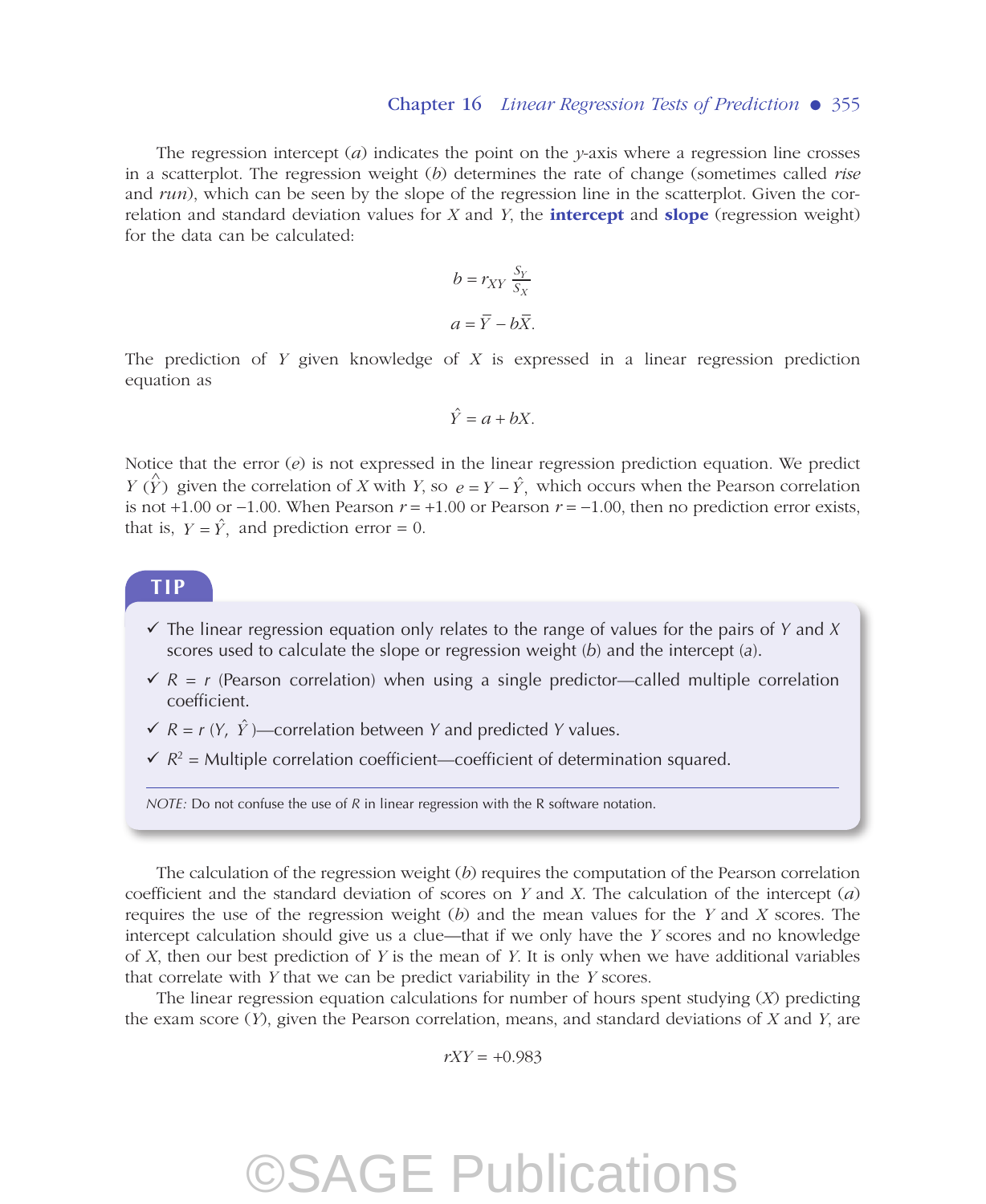$$
\overline{Y} = 83.286, \quad SD(Y) = 9.34
$$

$$
\overline{X} = 4, \quad SD(X) = 2.16
$$

$$
b = r_{XY} \frac{s_Y}{s_X} = +0.983 \left(\frac{9.34}{2.16}\right) = 4.25
$$

$$
a = \overline{Y} - b\overline{X} = 83 - 4.25(4) = 83.286 - 17 = 66.286.
$$

The linear regression prediction equation is then created as

$$
\hat{Y} = 66.286 + 4.25(X).
$$

The linear regression prediction equation contains error (*e*) because the correlation between *X* and *Y* is not perfect. We use the equation to predict a *Y* score given the value of *X*. For example,

$$
\hat{Y} = 66.286 + 4.25(X)
$$
  

$$
\hat{Y} = 66.286 + 4.25(1)
$$
  

$$
\hat{Y} = 70.536.
$$

This indicates that for 1 hour of study time, the predicted exam score would be 70.536. The actual *Y* score was 70, so the linear regression equation overpredicted; that is, error  $= -0.536$ . The error is determined by  $Y - \hat{Y}$ . I have placed the *Y*, predicted *Y*, and error value in the table below for each value of *X*.

| Υ  | Ŷ      | Error    |
|----|--------|----------|
| 70 | 70.536 | $-0.536$ |
| 75 | 74.786 | 0.214    |
| 80 | 79.036 | 0.964    |
| 85 | 83.286 | 1.714    |
| 85 | 87.536 | $-2.536$ |
| 90 | 91.786 | $-1.786$ |
| 98 | 96.036 | 1.964    |

Notice that the sum of the errors (*Error*) will always be 0. The reason is that some of the predictions are more than the actual *Y* value and some are less, but on average they will cancel out to zero.

A scatterplot of these data values would indicate the intercept and slope (rise and run) of this relationship, with the intercept intersecting the *y*-axis at  $a = 66.286$ . Perfect relationships between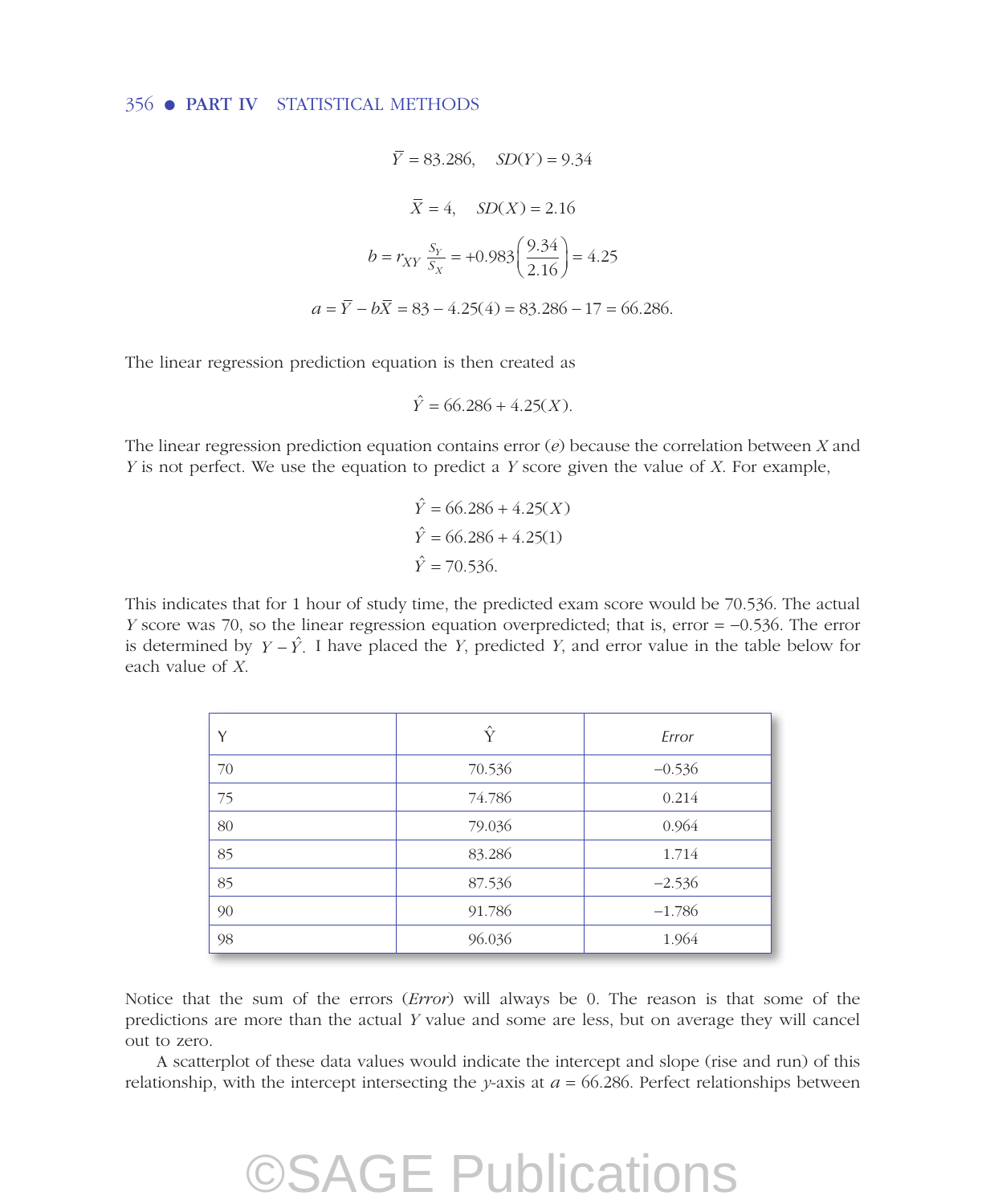variables do not usually occur with real data, so the prediction of *Y* will generally involve some error of prediction. The predicted *Y* values form the regression line on the graph. The actual *Y* values fall near and far from this fitted regression line depending on the amount of error, or the difference between *Y* and the predicted *Y* value. The distance from the line for each *Y* therefore visually shows the amount of error in prediction.

We can see the linear relationship of *X* and *Y* by using a few R commands to create a scatterplot of the *X* and *Y* values with the linear regression line. After *X* and *Y* are placed in data vectors, the linear regression is computed, with the output saved in the file *model* using the *lm()* function*.* The *plot()* function graphs the *X* and *Y* values. The *abline()* function takes the *a* (intercept) and *b* (slope) values from the regression equation and uses them to draw a fitted regression line in the graph. The set of R commands are as follows:

 $> x = c(1, 2, 3, 4, 5, 6, 7)$  $> y = c(70, 75, 80, 85, 85, 90, 98)$  $>$  model =  $lm(y \sim x)$ > plot(x,y) > abline(model)



### LINEAR REGRESSION BY CALCULATOR

Another example will help demonstrate the linear regression prediction equation based on using summary values and a calculator. The data for 20 student math achievement scores (*Y*) and days absent from school (*X*) during the week are summarized below: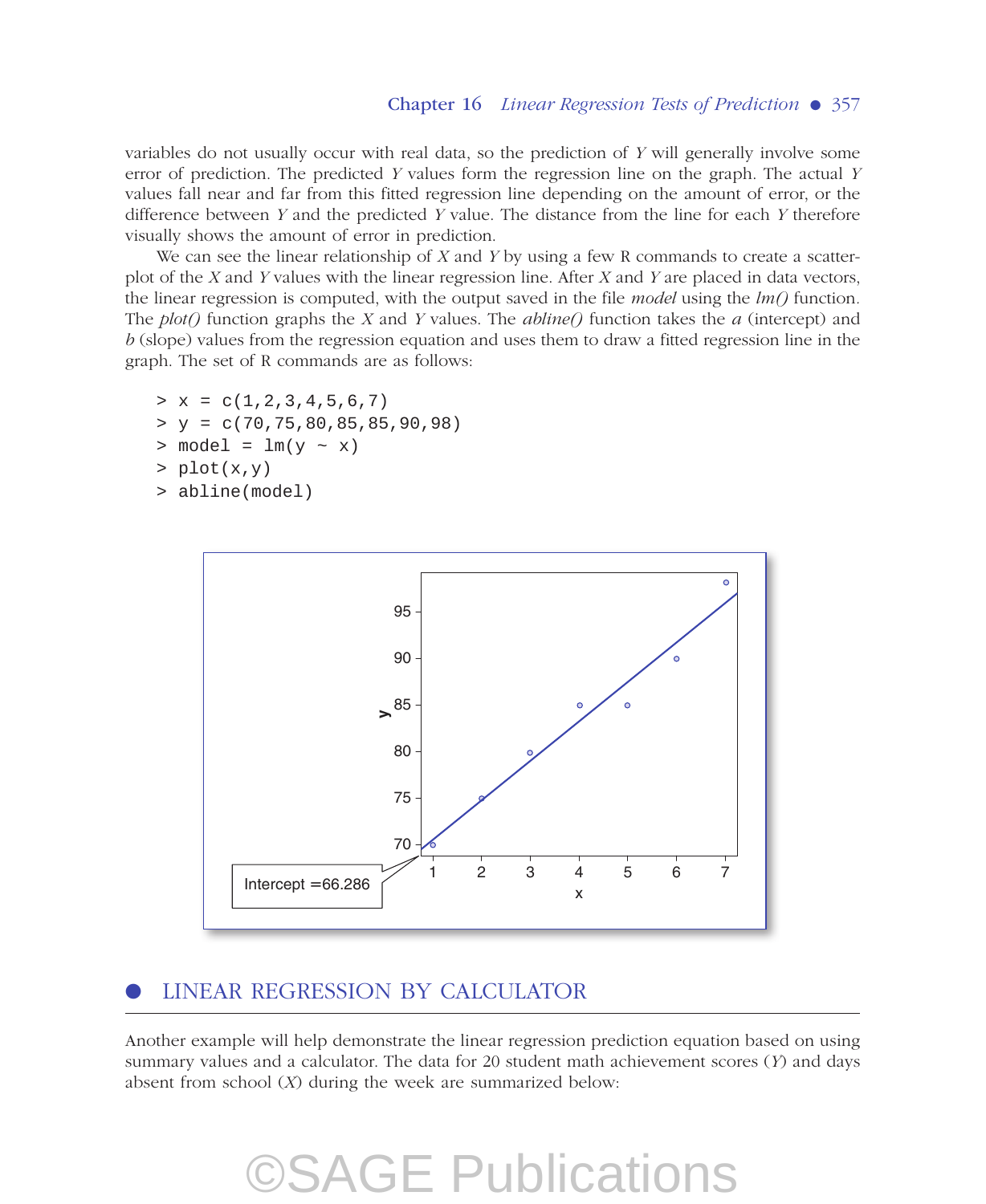| Student        | X                | Y     | $\mathsf{X}^2$   | $Y^2$   | XY               |
|----------------|------------------|-------|------------------|---------|------------------|
| $\mathbf{1}$   | $\overline{2}$   | 90    | $\overline{4}$   | 8,100   | 180              |
| $\sqrt{2}$     | $\overline{4}$   | 70    | 16               | 4,900   | 280              |
| 3              | 3                | 80    | 9                | 6,400   | 240              |
| $\sqrt{4}$     | 5                | 60    | 25               | 3,600   | 300              |
| 5              | $\mathbf{1}$     | 95    | $\mathbf{1}$     | 9,025   | 95               |
| 6              | $\sqrt{2}$       | 80    | $\overline{4}$   | 6,400   | 160              |
| $\overline{7}$ | 5                | 50    | 25               | 2,500   | 250              |
| 8              | 3                | 45    | 9                | 2,025   | 135              |
| 9              | $\overline{2}$   | 75    | $\overline{4}$   | 5,625   | 150              |
| 10             | $\overline{4}$   | 65    | $16\,$           | 4,225   | 260              |
| 11             | 5                | 45    | 25               | 2,025   | 225              |
| 12             | $\mathbf{1}$     | 80    | $\mathbf{1}$     | 6,400   | 80               |
| 13             | $\overline{4}$   | 80    | 16               | 6,400   | 320              |
| 14             | 5                | 60    | 25               | 3,600   | 300              |
| 15             | $\mathbf{1}$     | 85    | $\mathbf{1}$     | 7,225   | 85               |
| 16             | $\boldsymbol{0}$ | 90    | $\boldsymbol{0}$ | 8,100   | $\boldsymbol{0}$ |
| 17             | 5                | 50    | 25               | 2,500   | 250              |
| 18             | $\mathfrak{Z}$   | 70    | 9                | 4,900   | 210              |
| 19             | $\overline{4}$   | 40    | 16               | 1,600   | 160              |
| 20             | $\boldsymbol{0}$ | 95    | $\boldsymbol{0}$ | 9,025   | $\boldsymbol{0}$ |
| $\Sigma$       | 59               | 1,405 | 231              | 104,575 | 3,680            |

The summary statistics for these data can be calculated by hand as follows:

$$
\overline{X} = \frac{\Sigma X}{N} = \frac{59}{20} = 2.95
$$
\n
$$
S_x = \sqrt{\frac{SS_x}{N-1}} = \sqrt{\frac{56.95}{19}} = 1.73
$$
\n
$$
\overline{Y} = \frac{\Sigma Y}{N} = \frac{1405}{20} = 70.25
$$
\n
$$
S_y = \sqrt{\frac{SS_y}{N-1}} = \sqrt{\frac{5873.75}{19}} = 17.58
$$
\n
$$
r = \frac{SP}{\sqrt{SS_XSS_Y}} = \frac{-464.75}{\sqrt{56.95(5873.75)}} = -.804.
$$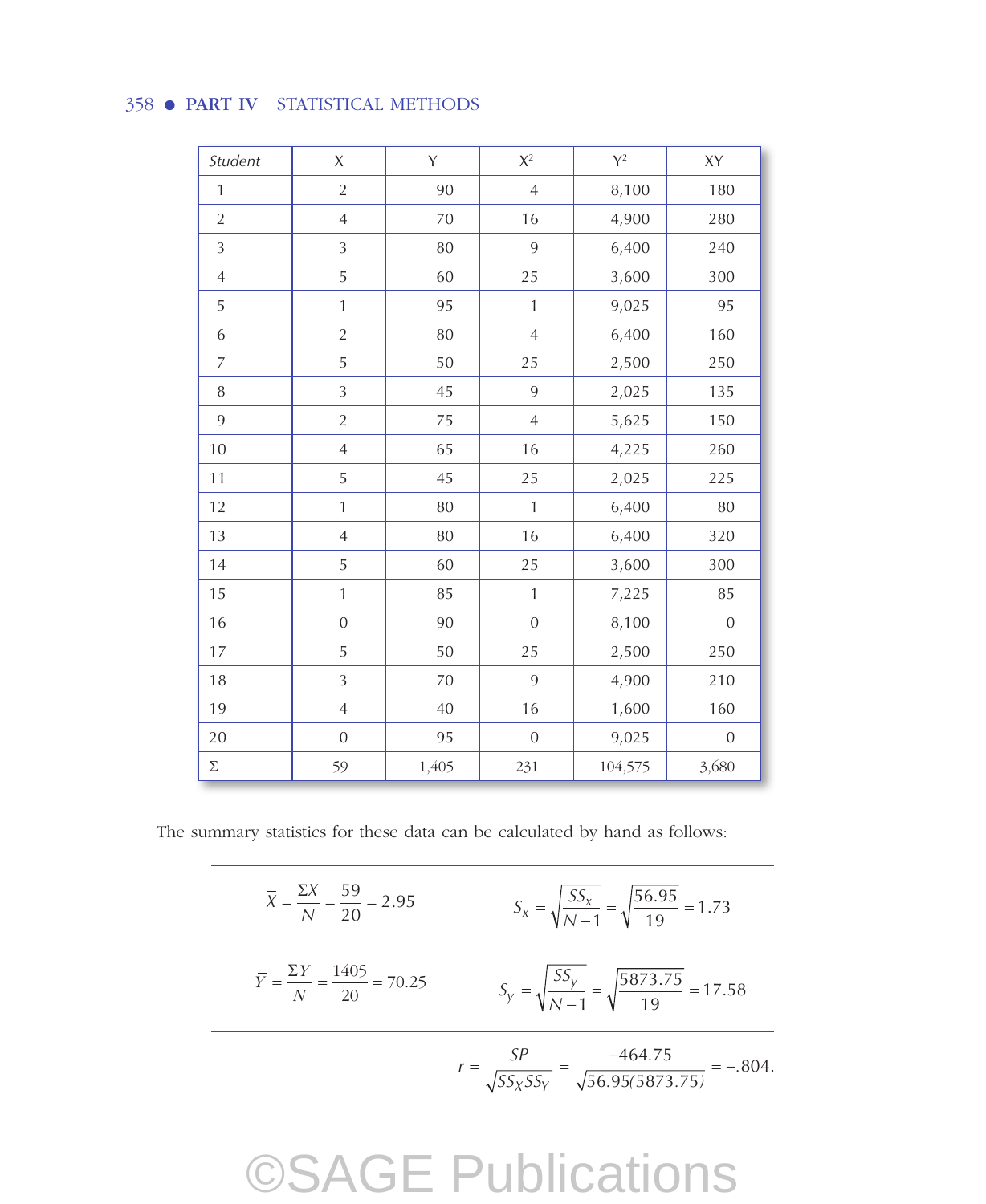### **TIP**

 $\checkmark$  Recall from the previous chapter that the sum of products and sum of squares

$$
SP = \Sigma XY - \frac{(\Sigma X)(\Sigma Y)}{N} = 3680 - \frac{(59)(1405)}{20} = -464.75
$$
  

$$
SS_{Y} = \Sigma Y^{2} - \frac{(\Sigma Y)^{2}}{N} = 104575 - \frac{(1405)^{2}}{20} = 5873.75
$$
  

$$
SS_{X} = \Sigma X^{2} - \frac{(\Sigma X)^{2}}{N} = 231 - \frac{(59)^{2}}{20} = 56.95
$$

of *X* and sum of squares of *Y* were used in computing the correlation coefficient.

The intercept (*a*) and slope (*b*) in the linear regression prediction equation can now be computed:

$$
b = r_{XY} \frac{S_Y}{S_X} = -0.804 \left( \frac{17.58}{1.73} \right) = -8.16
$$
  

$$
a = \overline{Y} - b\overline{X} = 70.25 - [(-8.16)(2.95)] = 70.25 + 24.07 = 94.32.
$$

The prediction of *Y* (math scores) given knowledge of *X* (days absent) is now possible, using the intercept and slope values, in the following linear regression prediction equation:

$$
\hat{Y} = 94.32 + -8.16X.
$$

To determine the predicted *Y* values, we would substitute each value of *X* into the linear regression equation. The resulting values for *Y* and  $\hat{Y}$  and the errors of prediction are given below in a table format:

| Student        | X              |    | $\hat{}$ | e     |
|----------------|----------------|----|----------|-------|
|                | $\overline{2}$ | 90 | 78       | 12    |
| $\overline{2}$ | 4              | 70 | 61.68    | 8.32  |
| 3              | 3              | 80 | 69.84    | 10.16 |
| 4              | 5              | 60 | 53.52    | 6.48  |
| 5              |                | 95 | 86.16    | 8.84  |
| 6              | 2              | 80 | 78.00    | 2.00  |

*(Continued)*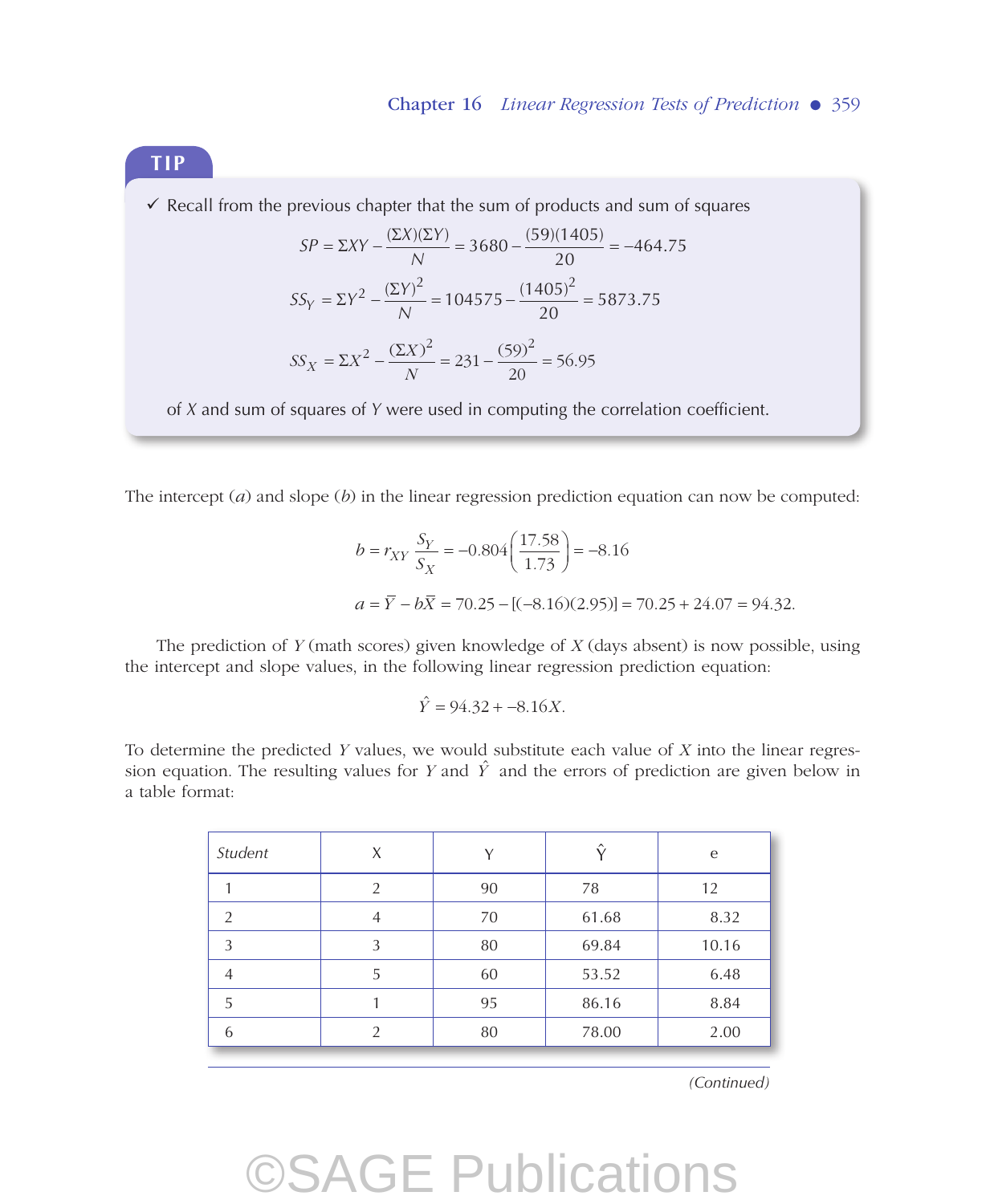(Continued)

| Student | X              | Y  | Ŷ     | e        |
|---------|----------------|----|-------|----------|
| 7       | 5              | 50 | 53.52 | $-3.52$  |
| 8       | 3              | 45 | 69.84 | $-24.84$ |
| 9       | $\overline{2}$ | 75 | 78.00 | $-3.00$  |
| 10      | $\overline{4}$ | 65 | 61.68 | 3.32     |
| 11      | 5              | 45 | 53.52 | $-8.52$  |
| 12      | 1              | 80 | 86.16 | $-6.16$  |
| 13      | $\overline{4}$ | 80 | 94.32 | 18.32    |
| 14      | 5              | 60 | 53.52 | 6.48     |
| 15      | 1              | 85 | 86.16 | $-1.16$  |
| 16      | $\overline{0}$ | 90 | 94.32 | $-4.32$  |
| 17      | 5              | 50 | 53.52 | $-3.52$  |
| 18      | 3              | 70 | 69.84 | 0.16     |
| 19      | $\overline{4}$ | 40 | 61.68 | $-21.68$ |

*NOTE:* Errors of prediction can be positive or negative, but the sum (and mean) of the errors of prediction should be zero,  $\Sigma e = 0$ .

In this sample data set, the correlation coefficient is negative  $(r = -.804)$ , which indicates that as the number of days absent during the week increases (*X*), the math achievement score (*Y*) decreases. We would conclude that absenteeism from school affects student test scores, which makes theoretical sense. This relationship would be depicted as a downward trend in the data points on a scatterplot. Also notice that the data points go together (covary) in a negative or inverse direction, as indicated by the negative sign for the sum of products in the numerator of the correlation coefficient formula.

The set of R commands to analyze and verify our hand calculations would be as follows:

```
> absent = c(2, 4, 3, 5, 1, 2, 5, 3, 2, 4, 5, 1, 4, 5, 1, 0, 5, 3, 4, 0)> math = c(90,70,80,60,95,80,50,45,75,65,45,80,80,60,85,90,50,70,40,95)
> results = lm(math ~ ~~absent)> summary(results)
C<sub>2</sub>11:
lm(formula = math ~ * absent)Residuals:
Min 1Q Median 3Q Max<br>-24.842 -3.721 0.417 6.939 18.31
                   0.417 6.939 18.319
```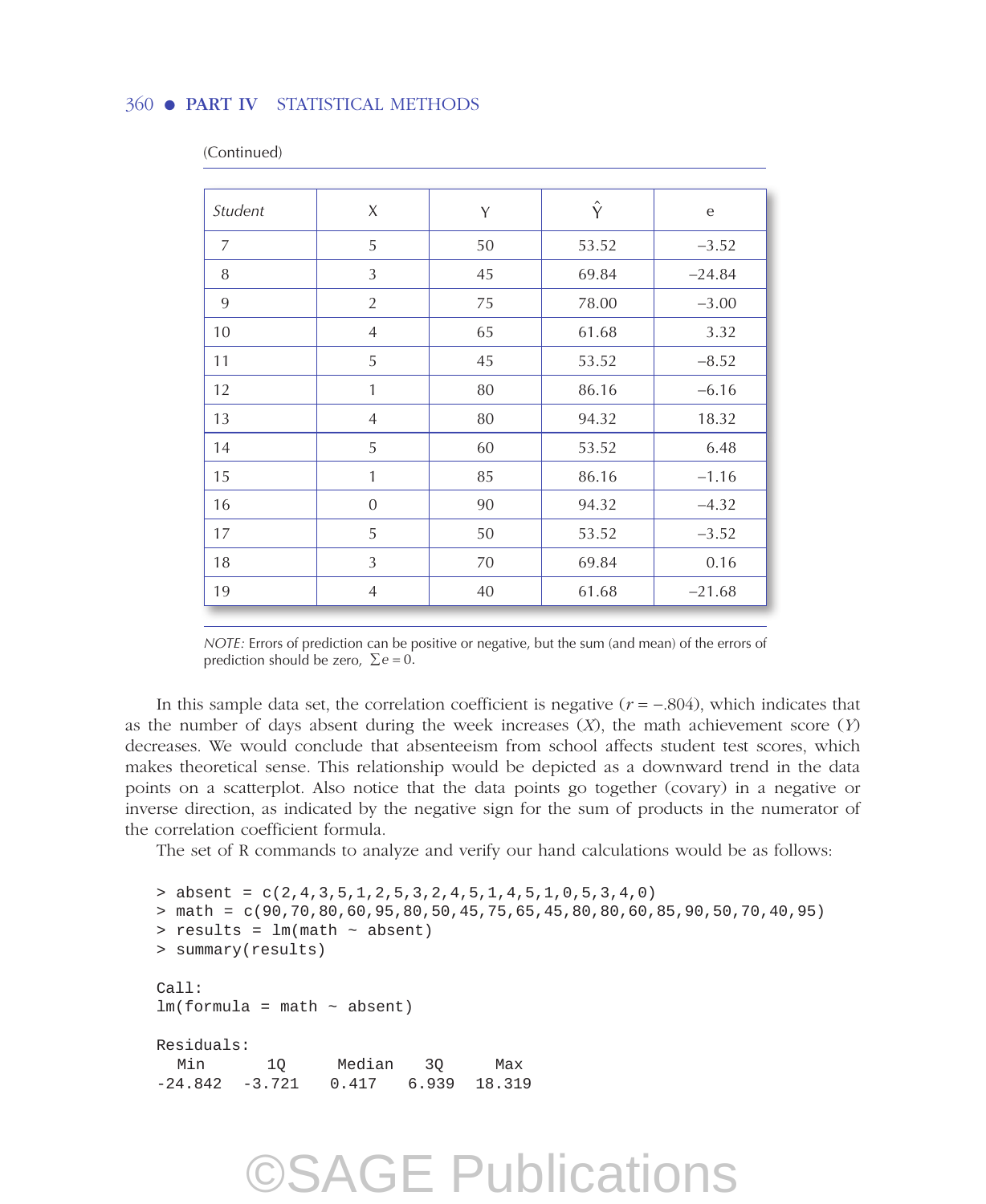```
Coefficients:
             Estimate Std. Error t value Pr(>|t|) 
(Intercept) 94.324 4.842 19.479 1.52e-13 ***
absent -8.161 1.425 -5.727 1.98e-05 ***
---
Signif. codes: 0 '***' 0.001 '**' 0.01 '*' 0.05 '.' 0.1 ' ' 1
Residual standard error: 10.75 on 18 degrees of freedom
Multiple R-squared: 0.6457, Adjusted R-squared: 0.626
F-statistic: 32.8 on 1 and 18 DF, p-value: 1.979e-05
```
The intercept  $(94.32)$  and regression weight  $(-8.16)$  match our hand calculations. Next, use the following R commands to plot the *X* and *Y* values and include the regression prediction line:

```
> plot(absent, math)
> abline(results)
```


We square the correlation coefficient value to obtain a variance accounted for interpretation; that is,  $r = -.804$ , so the multiple *R*-squared  $(R^2)$  value =  $r^2 = .6457$ . Knowledge of the number of days absent accounts for 64.6% of the variance in the math achievement scores. The variance of the math achievement scores is  $S_Y^2 = (17.58)^2 = 309.0564 \approx 309.06$ , so the amount of variance explained is 0.646 \* 309.0564 = 199.65. The amount of variance not explained is  $(1 - r^2) \times S_Y^2 = 0.354 \times 309.0564 = 109.41$ . The total  $S_Y^2 = \%$ Explained + %Unexplained = 199.65 +  $109.41 = 309.6$ . The errors of prediction help identify the accuracy of the regression equation. If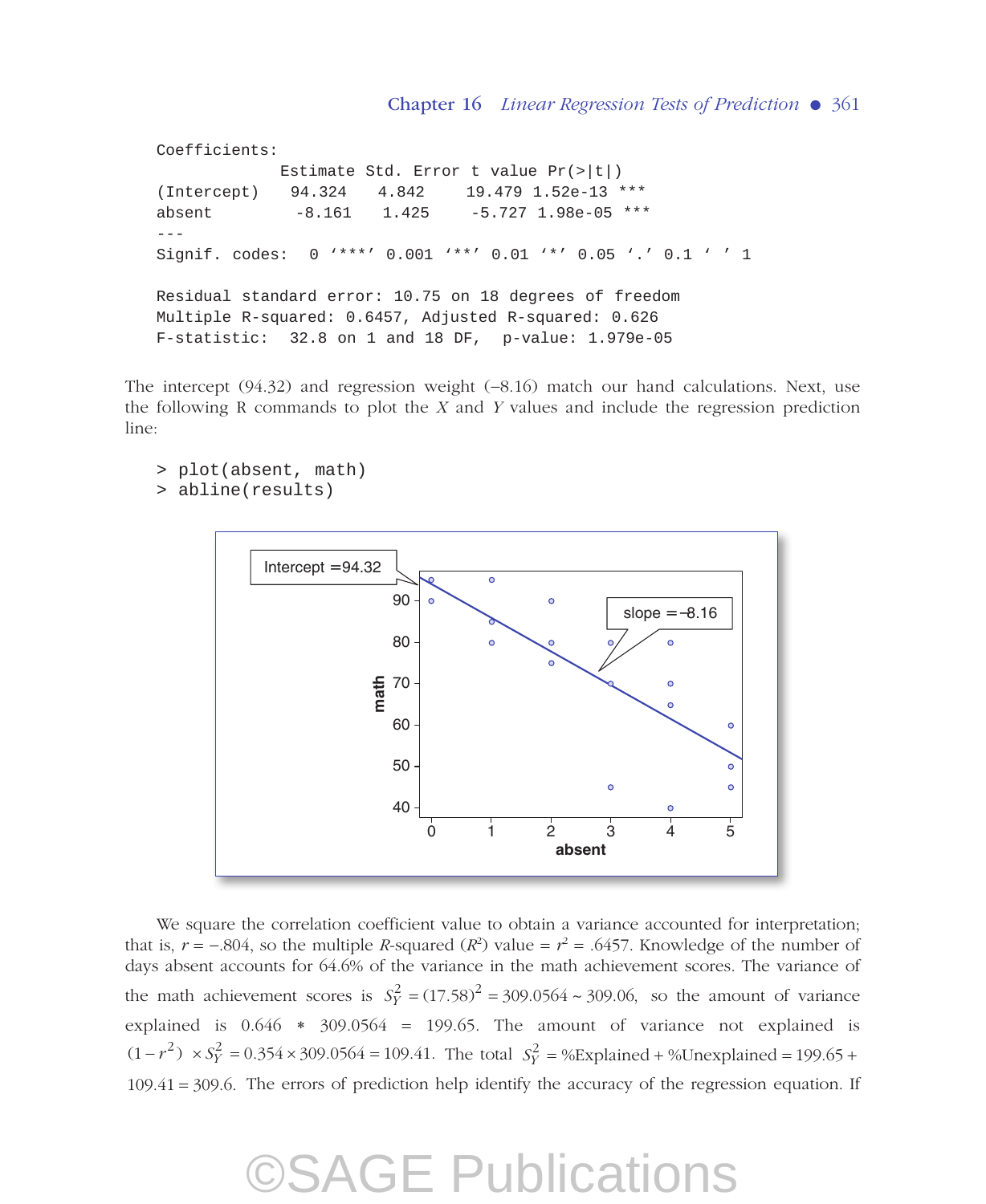the errors of prediction are small, the amount of variance unexplained is less; thus, more variance in *Y* is explained. Our results show 64.6% explained and 35.4% unexplained variance, most likely due to another predictor variable.

We expect the *Y* scores to be normally distributed around each predicted *Y* value for a given value of *X*, so that the variability of the errors of prediction indicates the standard deviation of the *Y* scores around the predicted *Y* value for each value of *X*. The standard deviation of the *Y* scores around each predicted *Y* value is called a *standard error of estimate*, or standard error of prediction. It is computed as

$$
S_{Y.X} = \sqrt{\frac{\sum e^2}{n-2}} = \sqrt{\frac{2081.08}{18}} = 10.75.
$$

Another approach, using the standard deviation of *Y*, the correlation coefficient, and the sample size, computes the standard error of estimate as follows:

$$
S_{Y.X} = S_Y \sqrt{1 - r^2} \sqrt{(n - 1)/(n - 2)}
$$
  
\n
$$
S_{Y.X} = 17.58 \sqrt{1 - (-0.804)^2} \sqrt{(20 - 1)/(20 - 2)}
$$
  
\n
$$
S_{Y.X} = 10.75.
$$

*Note:* The  $S_{YX}$  value is reported in the output as "Residual standard error: 10.75 on 18 degrees of freedom."

### GRAPH OF THE FITTED REGRESSION LINE

A graph of each frequency distribution of *Y* scores around each predicted *Y* value for each individual *X* score aids in the interpretation of the standard error of estimate. For each value of *X*, there is a distribution of *Y* scores around the predicted *Y* value. This standard deviation is assumed to be the same for each distribution of *Y* scores along the regression line, which is referred to as the **homoscedasticity of variance** along the regression line (equal variance of *Y* scores around a predicted *Y* value for each *X* score along the regression line). For the sample of data,  $S_{yy} = 10.75$ , which is the standard deviation of the *Y* scores around the predicted *Y* value for each *X* score—assumed to be the same for each frequency distribution along the regression line—and is formed by

$$
\hat{Y} = 94.32 + (-8.16)X.
$$

The predicted *Y* value is the mean of the distribution of *Y* scores for each value of *X*. The predicted *Y* values are also used to draw the regression prediction line through the scatterplot of data points for *X* and *Y*. Since it is assumed that different values of *Y* vary in a normal distribution around the predicted *Y* values, the assumption of equal variance in *Y* across the regression line is important when using the regression prediction equation to predict *Y* for a given *X* value.

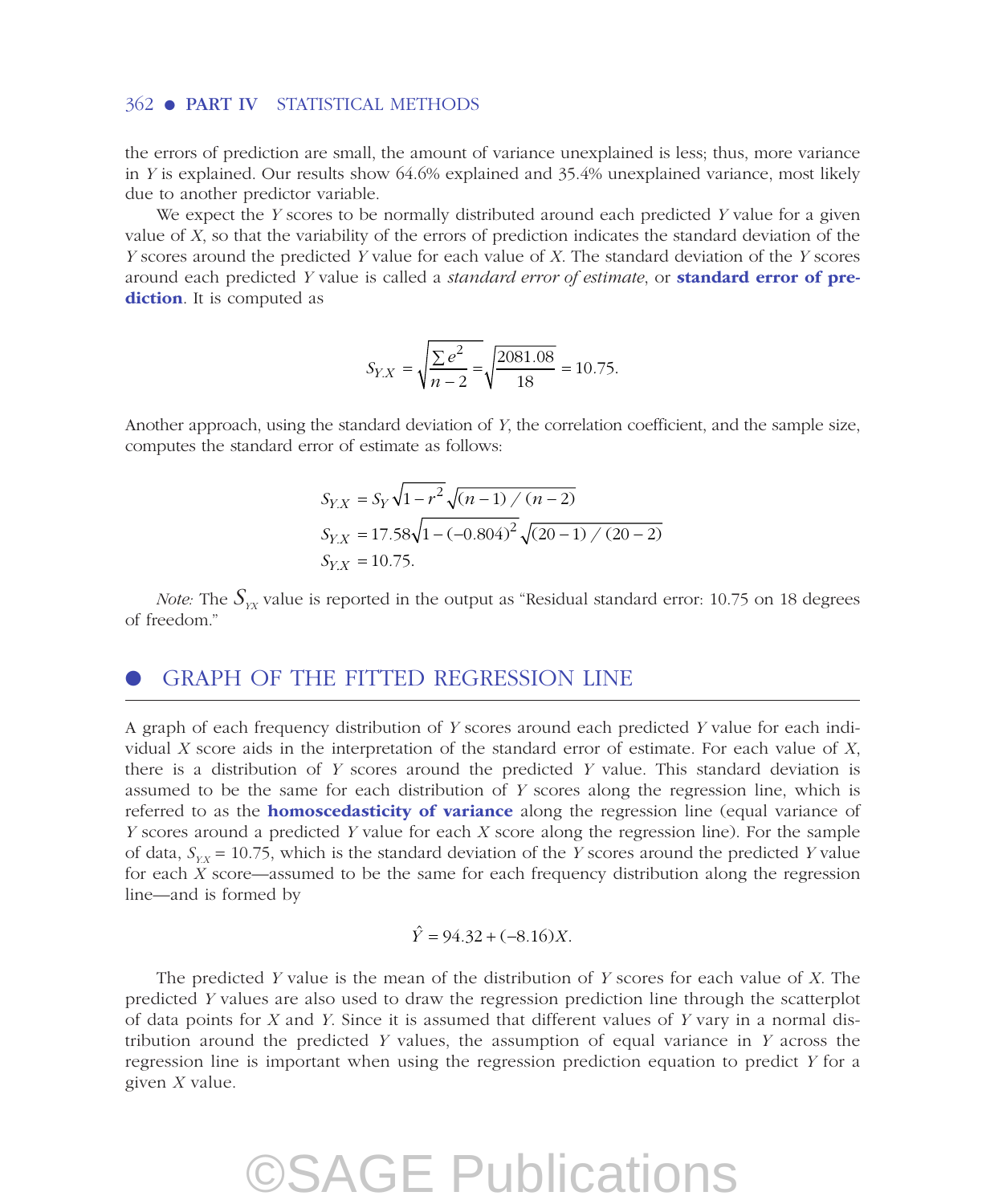

### LINEAR REGRESSION FUNCTION

*The linear regression function* in the script file (chap16a.r) involves taking a random sample of data and calculating a regression equation. The sample estimates for the intercept and slope are inferred to be the corresponding population parameters. A researcher typically does not know the true population parameters, which is why a random sample of data is used to provide estimates of the population parameters. The function permits a hypothetical comparison between a known population regression equation and the sample regression equation. You will need to enter the true values for the slope (*bTrue*) and intercept (*aTrue*) along with the sample size prior to running the function.

```
> bTrue = .25
> aTrue = 3
> sampleSize = 20
> chap16a(bTrue,aTrue,sampleSize)
```
The function will list the data points, the mean of *X* and *Y*, and the Pearson correlation with degrees of freedom and then compare the true regression equation (population) with the sample regression equation. The sample intercept and slope values are estimates of the population intercept and slope values. In practice, a researcher would not know the true population parameter values but would instead interpret the sample statistics as estimates of the population intercept and slope values.

```
Scatterplot Data Points
```
 X Y 1.98 4.24 8.91 5.70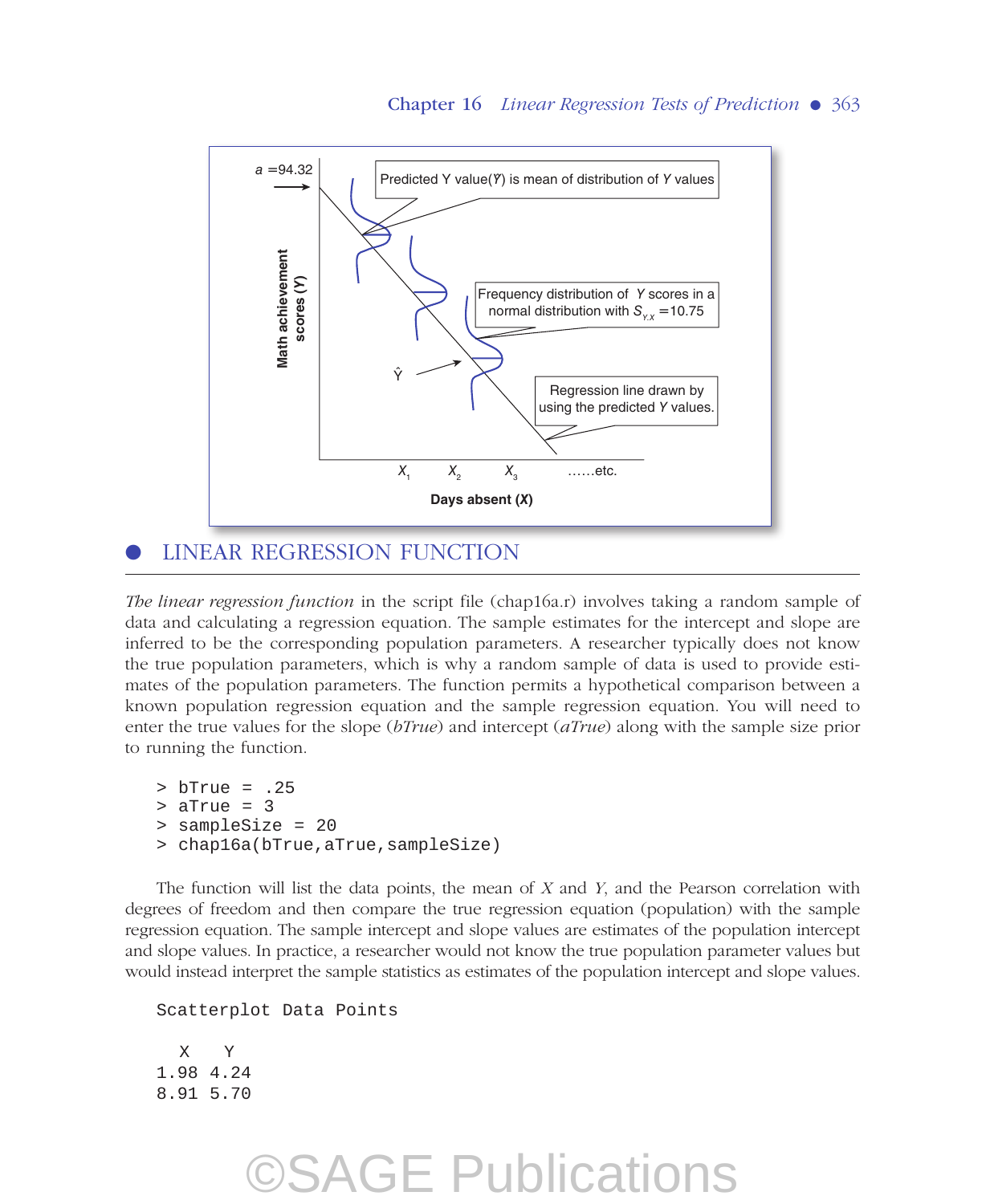| 1.95 2.72                                   |
|---------------------------------------------|
| 9.12 4.84                                   |
| 4.60 3.68                                   |
| 3.91 3.42                                   |
| 1.57 2.18                                   |
| 9.75 5.68                                   |
| 8.77 4.33                                   |
| 2.00 4.16                                   |
| 9.94 5.45                                   |
| 8.81 4.25                                   |
| 8.04 3.31                                   |
| 6.37 5.49                                   |
| 6.175.26                                    |
| 8.27 4.90                                   |
| 2.37 2.83                                   |
| 7.41 6.66                                   |
| 4.59 4.39                                   |
| 2.67 3.57                                   |
|                                             |
| Descriptive Statistics                      |
|                                             |
| Mean SD                                     |
| X 5.860 3.037                               |
| Y 4.353 1.160                               |
|                                             |
| 0.684<br>Pearson $r =$                      |
| Degrees of Freedom = 19.000                 |
|                                             |
| True Regression line is: $y = 3 + 0.25x$    |
| Data Regression line is: $y = 2.82 + 0.26x$ |
|                                             |

*Note:* I used the *set.seed()* function so that you can replicate these results. Remove this function to obtain different results each time you run the function.

The *linear regression function* lists the sample data linear regression equation, while the output provides the true population values for the equation. This permits a comparison of how a random sample of data can provide a good estimate of population parameters.

### LINEAR REGRESSION WITH STANDARD SCORES

In some instances, the *Y* and *X* scores are converted to *z* scores or standard scores to place them both on the same measurement scale. This permits an equivalent interpretation of the change or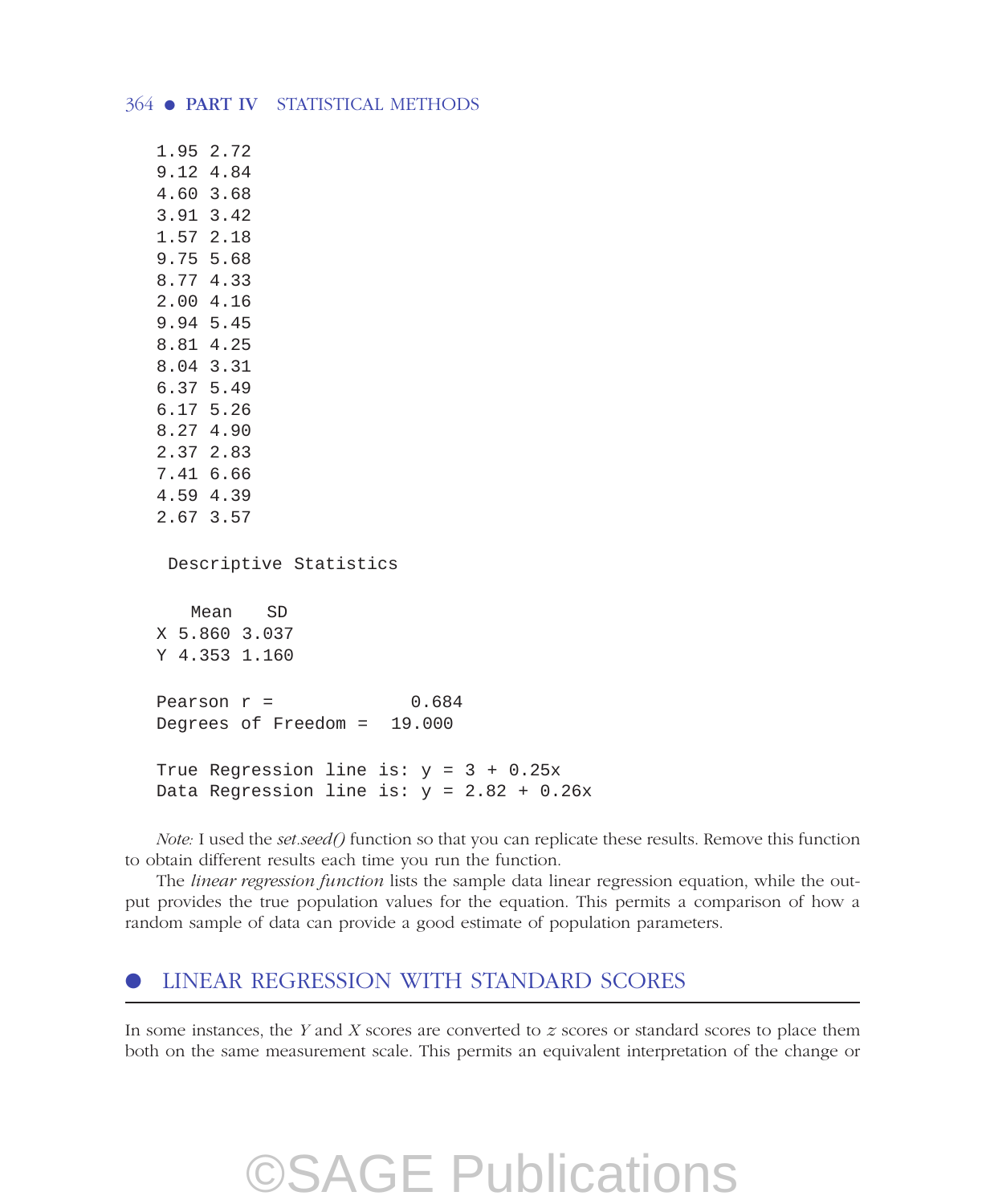

slope of *z* values for *Y* and *X* starting at 0. The *z*-score formula subtracts the mean from each score and divides by the standard deviation. The formula, you may recall, is

$$
z_{X_i} = \frac{X_i - \overline{X}}{S_X}
$$

and

$$
z_{Y_i} = \frac{Y_i - \overline{Y}}{S_Y}.
$$

The standard scores (*z* scores) can be converted back to their respective raw scores by computing

$$
X_i = \overline{X} - S_X(z_{Xi})
$$

and

$$
Y_i = \overline{Y} - S_Y(z_{Yi}).
$$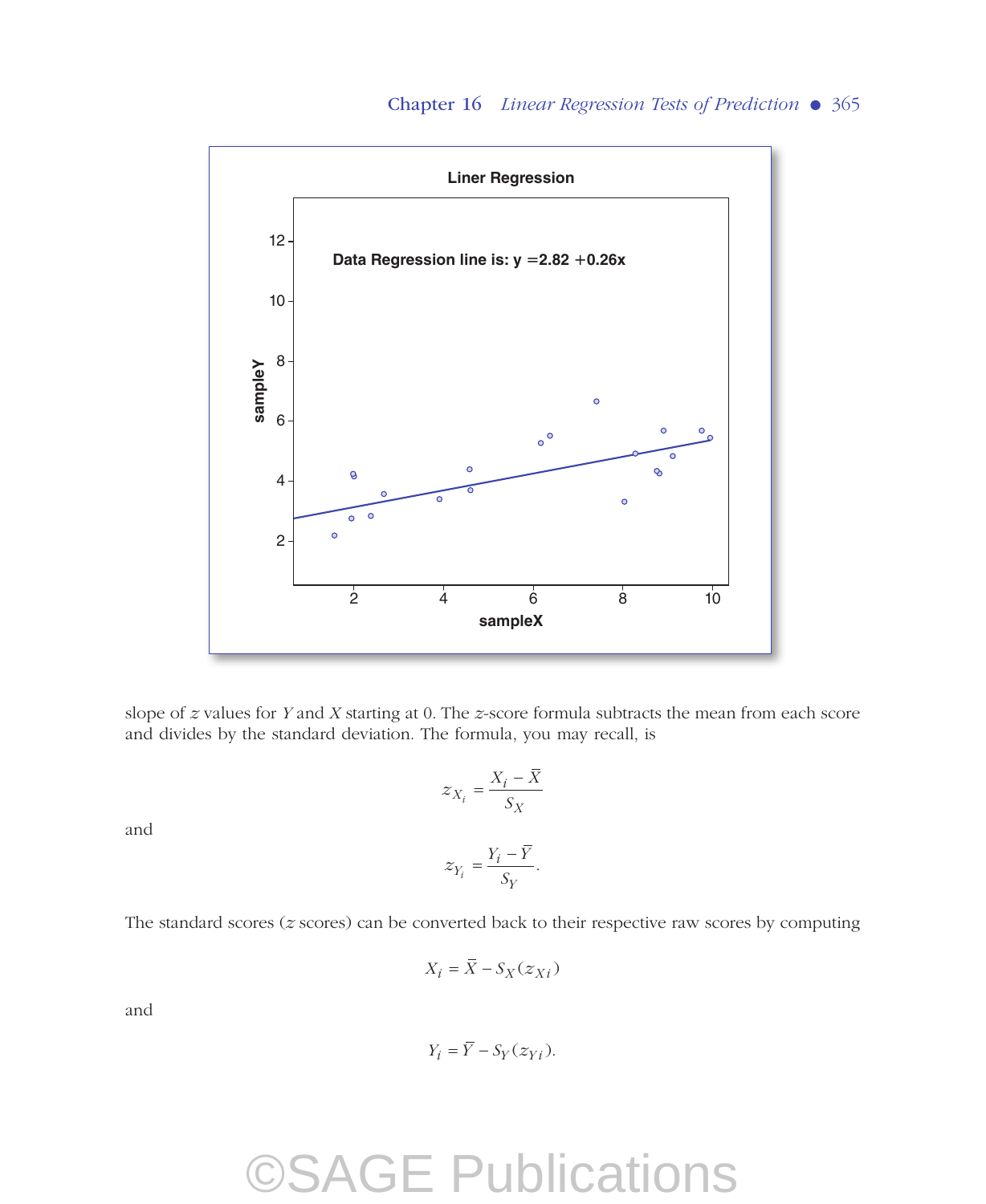As a result of placing *Y* and *X* scores on the *z*-score scale, the intercept (*a*) and slope (*b*) in the linear regression equation are simplified because the mean values for *X* and *Y* are 0 and the standard deviations for *X* and *Y* are 1. This is indicated in their calculations:

$$
a = \overline{Y} - b\overline{X} = (0) - b(0) = 0
$$

and

$$
b = r_{XY} \frac{S_Y}{S_X} = -0.804 \left(\frac{1}{1}\right) = -0.804.
$$

Because the mean and standard deviation of the *X* and *Y z* scores are 0 and 1, respectively, the regression line will pass through the origin of the scatterplot, where  $Y = 0$  and  $X = 0$ , with the *Y* and *X* axes labeled in *z*-score units rather than raw score units.

The correlation coefficient captures the slope of the regression prediction line. The regression prediction equation in *z*-score form is

$$
Z_{Y_i} = \beta Z_{X_i}
$$
  

$$
Z_{Y_i} = -0.804(Z_{X_i}),
$$

where *b* (the raw score regression weight) is replaced with  $\beta$  (the standard score regression weight).

 $\beta$  will always equal the Pearson correlation coefficient in a single-predictor equation.

The use of linear regression in applied research is very popular. For example, admission to graduate school is based on the prediction of grade point average using the Graduate Record Exam score. Colleges and universities predict budgets and enrollment from one year to the next based on previous attendance data. The Pearson correlation coefficient plays an important role in making these predictions possible.

A statistically significant correlation between *Y* and *X* will generally indicate that a good prediction is possible, because the difference between the observed *Y* values and the predicted *Y* ( $\hat{Y}$ ) values are kept to a minimum. The least squares line is fitted to the data to indicate the prediction trend. The least squares line is a unique fitted regression line based on minimizing the sum of the squared differences between the observed *Y*s and the predicted *Y*s, thus keeping prediction error to a minimum by the selection of values for the intercept (*a*) and slope (*b*). In the single-predictor regression formula that uses *z* scores, we see the unique role that the Pearson correlation coefficient plays as the slope value. A researcher should report the unstandardized linear regression values for the intercept (*a*) and slope  $(b)$  that we previously calculated, as well as the standardized regression weight  $(\beta)$ .

#### R FUNCTIONS FOR LINEAR REGRESSION

The *stats* package contains two different functions that can be used to estimate the intercept and slope in the linear regression equation. The two different R functions are *lm()* and *lsfit()*. The *lm()* function is preferred over the *lsfit()* function. The *lm()* function uses a data frame, whereas the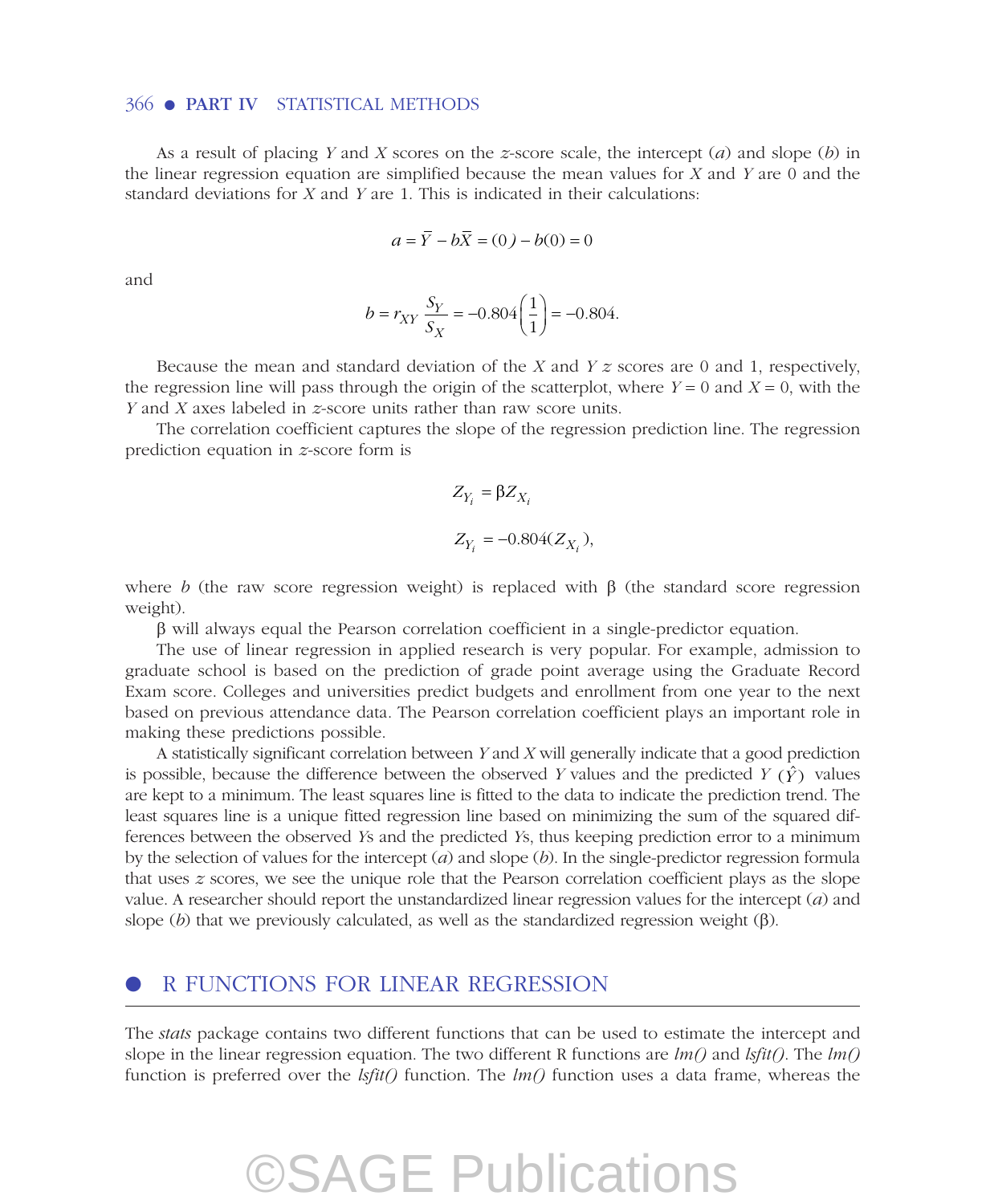*lsfit()* function uses a matrix or data vector. Also, the *lm()* function outputs an intercept term, which has meaning when interpreting results in linear regression. The linear regression command will therefore be of the form

> sampleReg = lm(sampleY ~ sampleX, data = out1)

The *lm()* function can also specify an equation with *no intercept* of the form

```
> sampleReq = lm(sampleY \sim 0 + samples, data = out1)
```
or

```
> sampleReg = lm(sampleY \sim sampleX - 1, data = out1)
```
The *lm()* function with *X* and *Y* data will be used in a single-predictor regression equation with and without an intercept term in the next two sections.

#### Linear Regression With Intercept

The *summary()* function returns the results of the linear regression equation. The intercept value of 94.32 is reported in the output.

```
> library(stats)
> sampleX = c(2, 4, 3, 5, 1, 2, 5, 3, 2, 4, 5, 1, 4, 5, 1, 0, 5, 3, 4, 0)> sampleY = c(90,70,80,60,95,80,50,45,75,65,45,80,80,60,85,90,50,70,40,95)
> sampleReq = lm(samplex \sim samples)> summary(sampleReg)
Call:
lm(formula = sampleY ~ ~ samples)Residuals:
    Min 1Q Median 3Q Max
-24.842 -3.721 0.417 6.939 18.319
Coefficients:
Estimate Std. Error t value Pr(>|t|)<br>(Intercept) 94.324 4.842 19.479 1.52e-13
                         (Intercept) 94.324 4.842 19.479 1.52e-13 ***
sampleX -8.161 1.425 -5.727 1.98e-05 ***
---
Signif. codes: 0 '***' 0.001 '**' 0.01 '*' 0.05 '.' 0.1 ' ' 1
Residual standard error: 10.75 on 18 degrees of freedom
Multiple R-squared: 0.6457, Adjusted R-squared: 0.626
F-statistic: 32.8 on 1 and 18 DF, p-value: 1.979e-05
```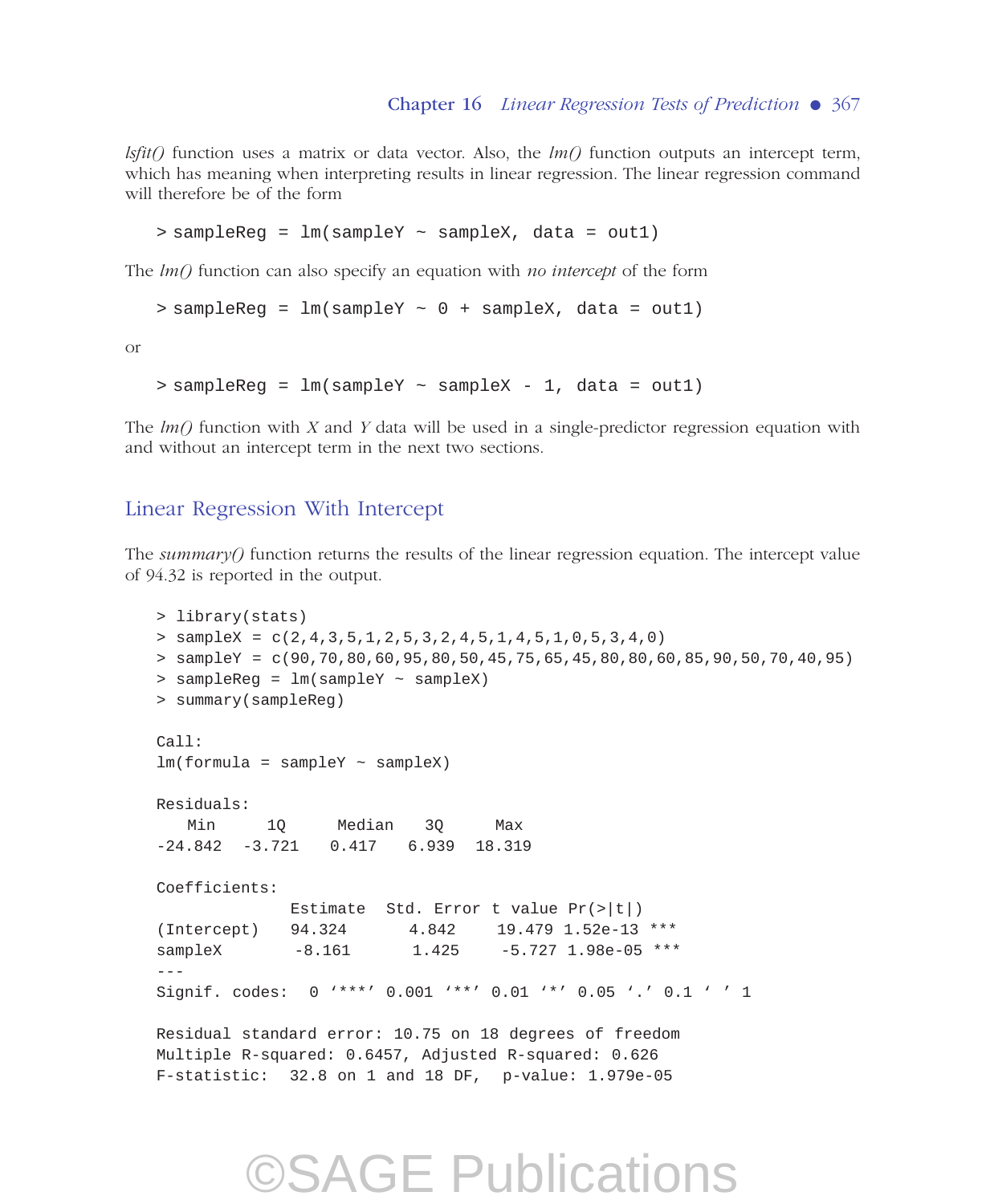#### Linear Regression Without Intercept

The *lm()* function now contains the prediction equation with 0 as the intercept term. The *sum-* $\frac{mary}{\sqrt{m}}$  function now outputs results that do not contain the intercept value. Notice that the regression weight does not equal the correlation coefficient  $(-.8035)$ , which can be obtained from the *cor(sampleX, sampleY)* command. You would need to use *z* scores for the *X* and *Y* values to achieve this standardized linear regression solution.

```
> library(stats)
> sampleX = c(2,4,3,5,1,2,5,3,2,4,5,1,4,5,1,0,5,3,4,0)
> sampleY = c(90,70,80,60,95,80,50,45,75,65,45,80,80,60,85,90,50,70,40,95)
> sampleReg = lm(sampleY ~ 0 + sampleX)
> summary(sampleReg)
```
These results would not be correct because standardized values for *X* and *Y* should be used.

```
Call:
lm(formula = sampleY ~ ~ 0 + sampleX)Residuals:
    Min 1Q Median 3Q Max
-34.65 -19.65 19.24 59.62 95.00
Coefficients:
         Estimate Std. Error t value Pr(>\vert t \vert)sampleX 15.931 3.236 4.924 9.43e-05 ***
---
Signif. codes: 0 '***' 0.001 '**' 0.01 '*' 0.05 '.' 0.1 ' ' 1
Residual standard error: 49.18 on 19 degrees of freedom
Multiple R-squared: 0.5606, Adjusted R-squared: 0.5375
F-statistic: 24.24 on 1 and 19 DF, p-value: 9.433e-05
```
The linear regression analysis with an intercept matches the previous example. The linear regression analysis without an intercept term does not yield the correct results. We would expect a standardized beta weight to equal the Pearson correlation coefficient in a single-predictor case. Another example will further demonstrate the use of the *lm()* linear regression function.

#### Linear Regression Example

The *linear regression example function* in the script file (chap16b.r) uses the 20 student math achievement scores (*Y*) and the number of days absent from school during the week (*X*). The function will list the *X* and *Y* values, calculate the descriptive statistics (mean and standard deviation), calculate the Pearson *r* and degrees of freedom, and finally list the linear regression equation with the intercept and slope values. The results should be exactly the same as those

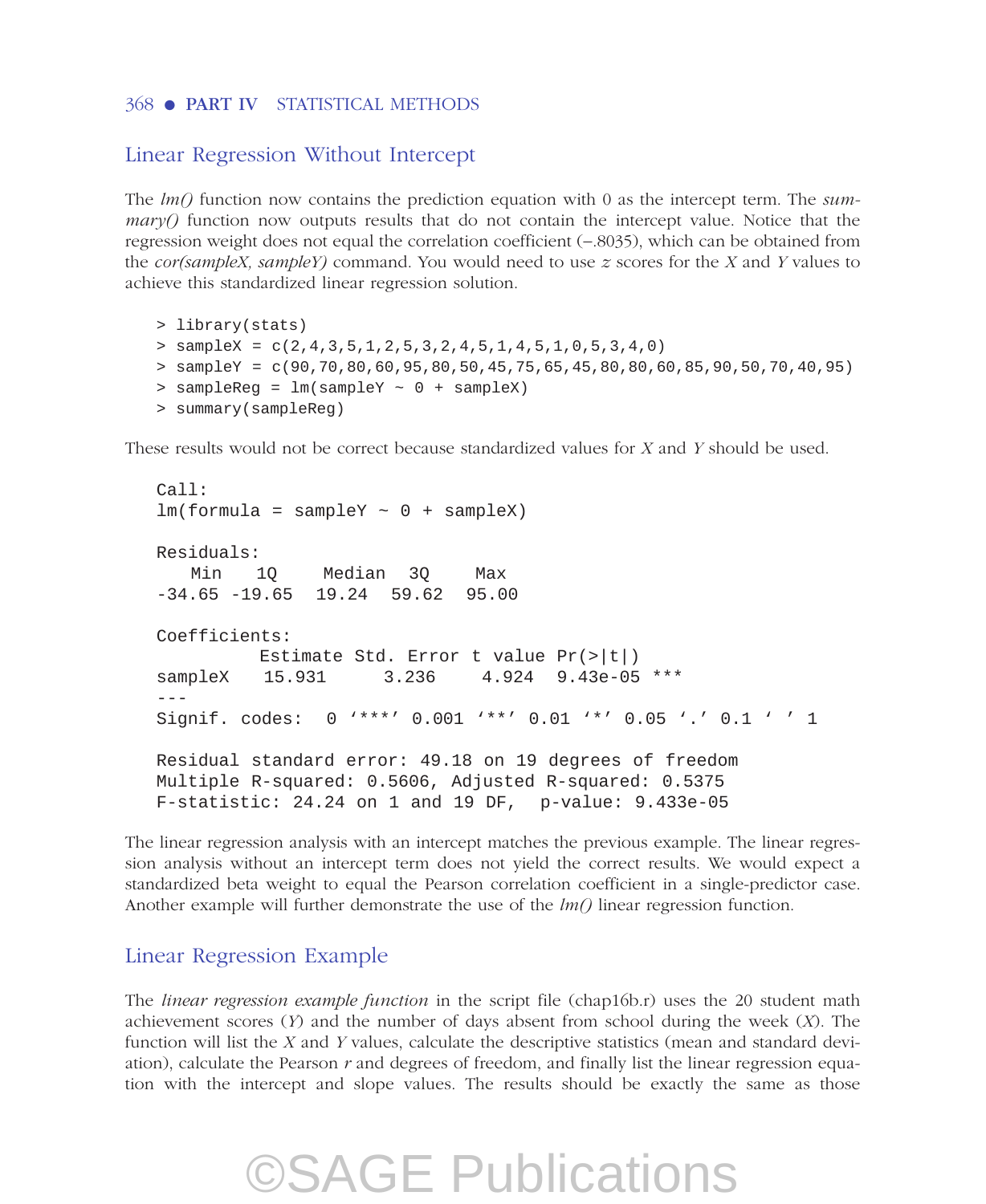calculated before by hand. You will need to enter the data vectors *sampleX* and *sampleY* prior to running the function.

> sampleX = c(2,4,3,5,1,2,5,3,2,4,5,1,4,5,1,0,5,3,4,0)

- > sampleY = c(90,70,80,60,95,80,50,45,75,65,45,80,80,60,85,90,50,70,40,95)
- > chap16b(sampleX,sampleY)

The results list the pairs of *X* and *Y* data values followed by the descriptive statistics and Pearson *r* value. The linear regression equation is then printed with the intercept and slope value. Finally, a scatterplot of the *X* and *Y* data values with the regression line is shown.

©SAGE Publications

PROGRAM OUTPUT Scatterplot Data Points X Y 2 90 4 70 3 80 5 60 1 95 2 80 5 50 3 45 2 75 4 65 5 45 1 80 4 80 5 60 1 85 0 90 5 50 3 70 4 40 0 95 Descriptive Statistics Mean SD X 2.95 1.731 Y 70.25 17.583 Pearson  $r = -0.804$ Degrees of Freedom = 19.000 Data Regression line is:  $y = 94.32 + -8.16x$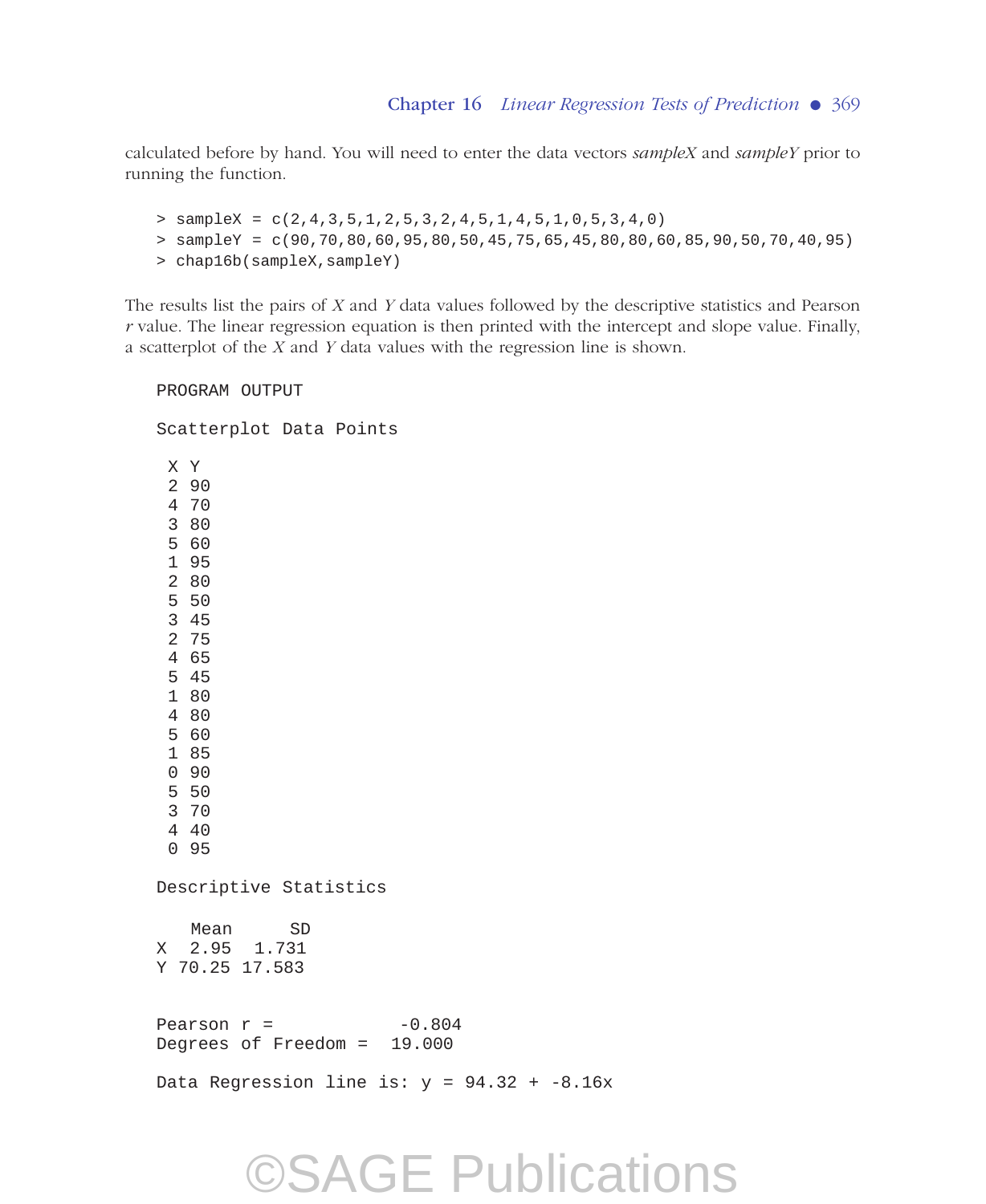The scatterplot shows the regression line crossing at 94.32 (intercept), then descending in a negative trend at -8.16 (slope).



### INTERPRETATION OF LINEAR REGRESSION OUTPUT

The *summary()* function can be used after obtaining results from the *lm()* function to output more diagnostic information. This is done by including the *lm()* function results in the *summary()* function. For example, add these two command lines to the above function in the Output section:

```
> data4 = summary(sampleReg)
> print(data4)
```
The resulting output would be

```
Call:
lm(formula = sampleY ~ × sampleX, data = out1)Residuals:
     Min 1Q Median 3Q Max
-24.842 -3.721 0.417 6.939
```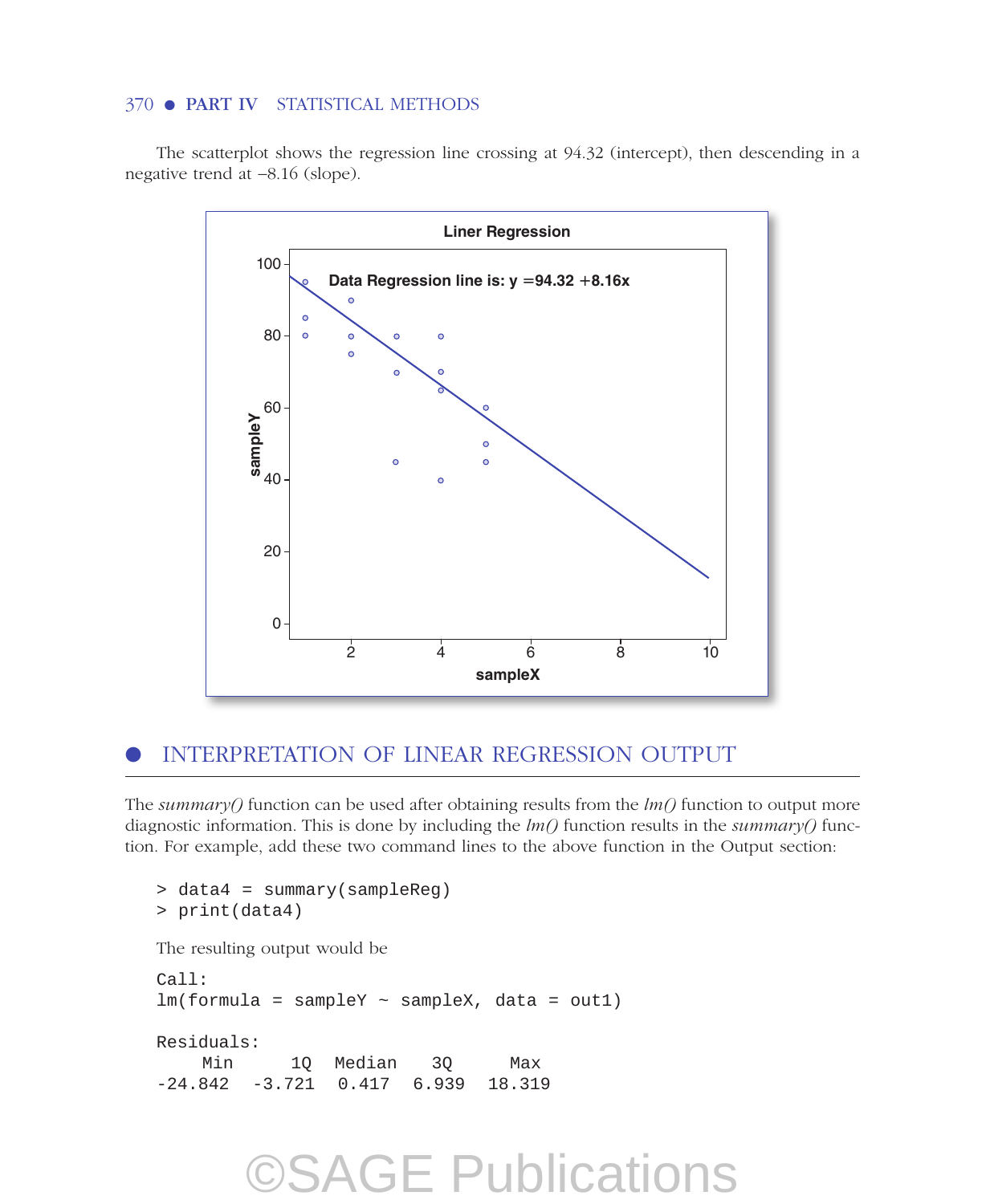Coefficients: Estimate Std. Error t value  $Pr(>|t|)$ (Intercept) 94.324 4.842 19.479 1.52e-13 \*\*\*<br>sampleX -8.161 1.425 -5.727 1.98e-05 \*\*\* sampleX -8.161 1.425 -5.727 1.98e-05 \*\*\* --- Signif. codes: 0 '\*\*\*' 0.001 '\*\*' 0.01 '\*' 0.05 '.' 0.1 ' ' 1 Residual standard error: 10.75 on 18 degrees of freedom Multiple R-squared: 0.6457, Adjusted R-squared: 0.626 F-statistic: 32.8 on 1 and 18 DF, p-value: 1.979e-05

The coefficients are in raw score form, which shows the intercept, *a* = 94.324, and regression weight,  $b = -8.161$ . In addition, the standard error (*SE*) is displayed, which is used to calculate a *t* test of statistical significance. For the intercept, the *t* test would be computed as

$$
t = \frac{\text{Coefficient}}{\text{Error}} = \frac{b_{\text{int}}}{SE_{b_{\text{int}}}} = \frac{94.324}{4.842} = 19.48.
$$

For the regression weight, the *t* test would be computed as

$$
t = \frac{\text{Coefficient}}{\text{Error}} = \frac{b_x}{SE_{b_x}} = \frac{-8.161}{1.425} = -5.727.
$$

The intercept and slope are both statistically significant, as indicated by their respective *p* values, which are given in scientific notation. This was corrected by the command *options(scipen = 999)*  in the function. The regression weight, for example, is statistically significant beyond a .05 level of probability at *p* = .0000198—not 1.98e-05 (scientific notation).

The *multiple R-squared* value is .6457. This indicates the amount of variance explained in *Y* given knowledge of *X*. In a single-predictor linear regression equation, this would be the same value as squaring the Pearson *r* coefficient between *X* and *Y*—that is,

$$
R2 = r2
$$
  

$$
R2 = (-.804)2
$$
  

$$
R2 = .646.
$$

We can test the multiple *R*-squared value from the regression equation for statistical significance by using the *F* test. The *F* test was designed to test the ratio of two variances; in this case, it is the ratio of explained variance to unexplained variance in the regression equation. The *F* test is computed as follows:

$$
F = \frac{R^2 / (k)}{1 - R^2 / (N - k - 1)}
$$

$$
F = \frac{.6457 / (1)}{.3543 / (20 - 1 - 1)}
$$

$$
F = 32.8.
$$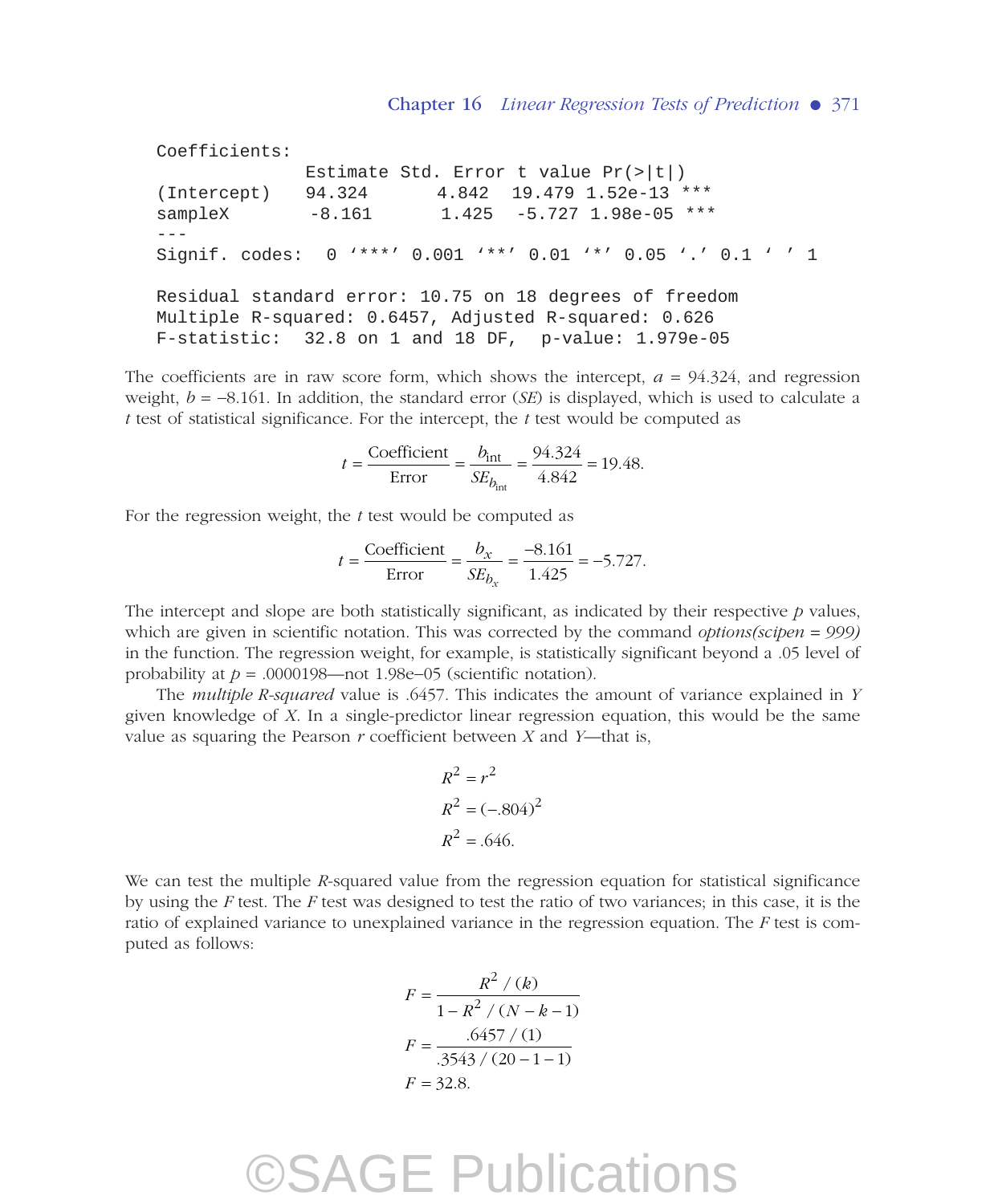where  $N =$  sample size and  $k =$  number of predictor variables. The number of predictor variables (*k*) is the degrees of freedom in the numerator of the *F* formula; that is,  $df_1 = 1$ . The expression (*N*  $-k-1$ ) is the degrees of freedom in the denominator of the *F* formula, which is  $df_2 = (20 - 1 - 1)$ = 18. The numerator and denominator degrees of freedom are used in Table 5 (.05 level of significance) or Table 6 (.01 level of significance) in Appendix A to obtain the respective *F* value we would expect by chance in the sampling distribution of *F* values. For the .05 level of probability,  $F_{0.05; d/=1,18} = 4.41$ , and for the .01 level of probability,  $F_{0.01; d/=1,18} = 8.29$ . The *F* value from our regression equation  $(F = 32.8)$  is greater than either *F* value at the .05 or .01 level of probability, which is reported as *p* = .00001978. The *multiple R-squared* value is therefore statistically significant, which means that the amount of variance in *Y* predicted by *X* is statistically significant.

We also know from the *multiple R-squared* value the amount of variance in *Y* that is *not*  explained, that is,  $1 - R^2$ , or  $1 - .646 = .354$ , or 35% unexplained variation in *Y* scores. Recall that the amount of variance explained plus the amount of variance not explained equals the total amount of variance in *Y* ( $S_Y^2$  = 309.161). So 100% of variance = 65% explained + 35% not explained (rounded up). In practical terms, we partition the actual variance in *Y* scores, as follows:

$$
S_r^2 = (17.583)^2 = 309.161
$$
  

$$
S_r^2
$$
Explained = .65(309.161) = 200.955  

$$
S_r^2
$$
  
Not explained = .35(309.161) = 108.206.

A researcher would typically reduce the amount of variance *not* explained (108.206) by including additional predictor variables in the regression equation. We would want any additional predictor variables to be significantly correlated with *Y* but not have high correlation with the other predictor variables.

The *adjusted R-squared* value is less than the *multiple R-squared* value because it makes an adjustment for both the number of predictors and small sample sizes. The multiple *R*-squared value can become inflated or spuriously large when the number of predictors is similar to the sample size. The adjusted *R*-squared value makes an adjustment for the number of predictors in the regression equation, especially with small sample sizes. The formula is as follows:

$$
Adj R2 = 1 - [(1 - R2) \left( \frac{N - 1}{N - k - 1} \right)]
$$
  
\n
$$
Adj R2 = 1 - [(.3543)(1.055)]
$$
  
\n
$$
Adj R2 = 1 - [.3737]
$$
  
\n
$$
Adj R2 = .626.
$$

#### **TIP**

 $\checkmark$  *Multiple R* is the correlation between the *Y* scores and the predicted *Y* scores ( $\hat{\gamma}$ ) from the regression equation. The square of multiple *R* is the *multiple R-squared* value (*R*<sup>2</sup> ).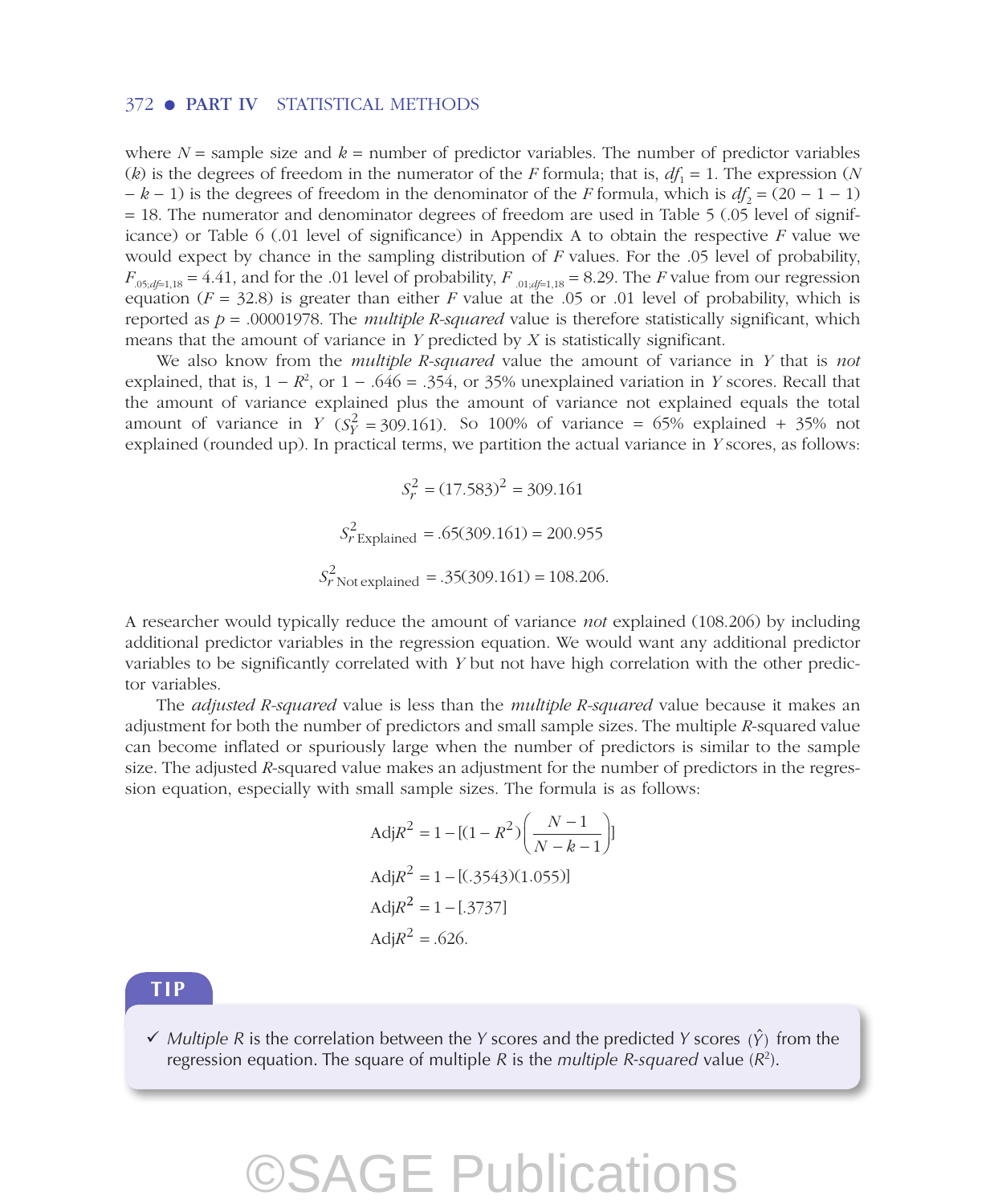Multiple  $R = -.804$ Multiple  $R^2 = .646$ .

 $\checkmark$  The *adjusted R-squared* value makes an adjustment for the number of predictors in the equation, especially with small sample sizes.

Adjusted  $R^2 = .626$ .

*Note:* You would have to run the *cor.test()* function to test the statistical significance of the correlation coefficient—and thus a test of the regression weight being statistically significant in linear regression with a single predictor. These R commands would be as follows:

```
> sampleX = c(2, 4, 3, 5, 1, 2, 5, 3, 2, 4, 5, 1, 4, 5, 1, 0, 5, 3, 4, 0)> sampleY = c(90,70,80,60,95,80,50,45,75,65,45,80,80,60,85,90,50,70,40,95)
   > cor.test(sampleX, sampleY,alternative = "two.sided", method = "pearson", 
conf.level = 0.95Pearson's product-moment correlation
   data: sampleX and sampleY
   t = -5.7275, df = 18, p-value = 0.00001979
   alternative hypothesis: true correlation is not equal to 0
   95 percent confidence interval:
    -0.9192124 - 0.5602524sample estimates:
          cor
   -0.8035535
```
### ● HYPOTHESIS TESTING IN LINEAR REGRESSION

We use the same five-step hypothesis-testing approach to outline our test of a null hypothesis in linear regression. An example will illustrate the five-step hypothesis-testing approach.

*Step 1.* State the research question.

Can I statistically significantly positively predict IQ scores given knowledge of Reading scores?

*Step 2.* State the null and alternative statistical hypotheses.

 $H_0$ : β<sub>IO READ</sub> = 0

 $H_A$ : β<sub>IO.READ</sub> ≥ .389

The *r* value is from the table of critical values at the one-tailed test, alpha = .05 level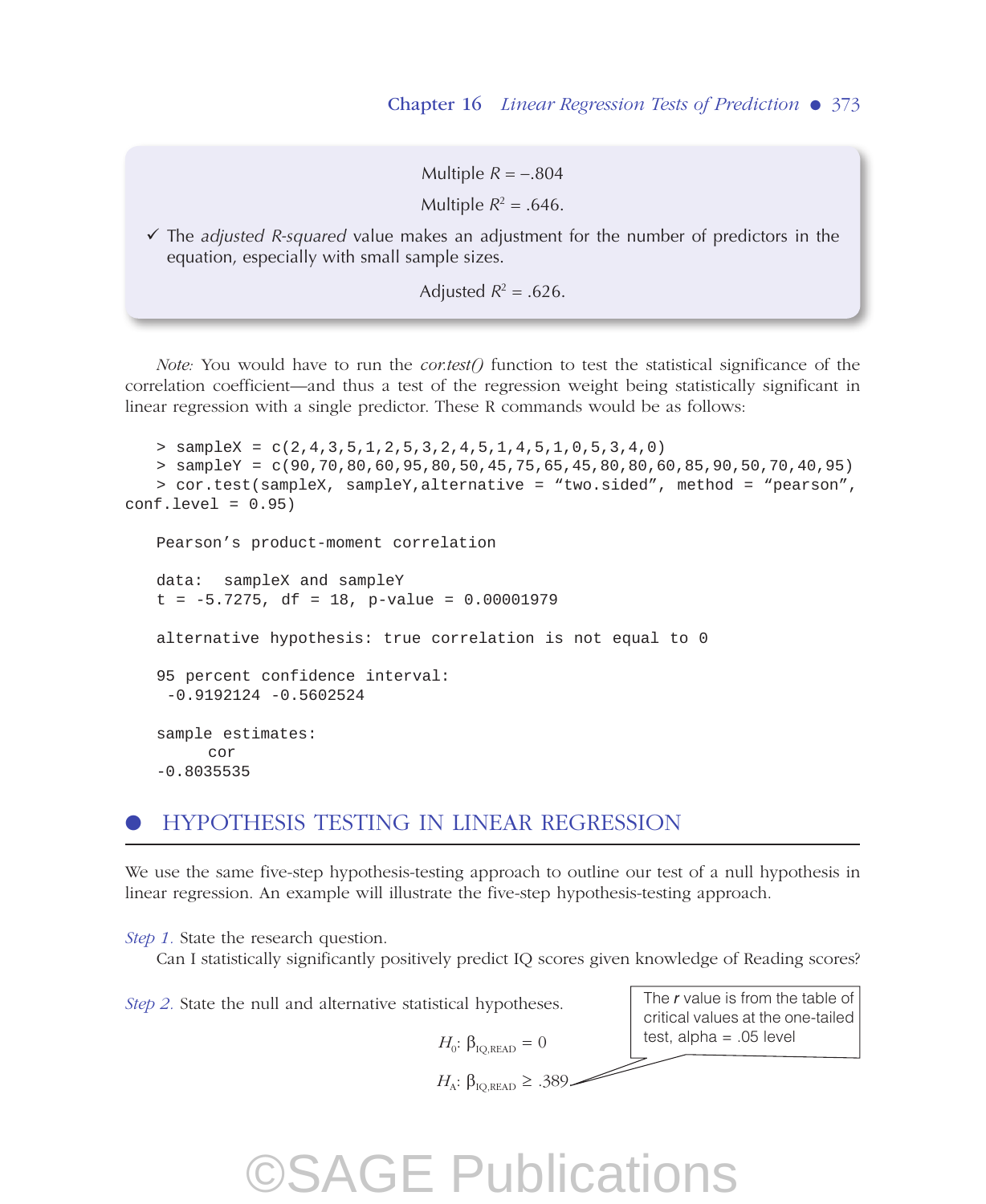| IQ     | Read  |
|--------|-------|
| 118.00 | 66.00 |
| 99.00  | 50.00 |
| 118.00 | 73.00 |
| 121.00 | 69.00 |
| 123.00 | 72.00 |
| 98.00  | 54.00 |
| 131.00 | 74.00 |
| 121.00 | 70.00 |
| 108.00 | 65.00 |
| 111.00 | 62.00 |
| 118.00 | 65.00 |
| 112.00 | 63.00 |
| 113.00 | 67.00 |
| 111.00 | 59.00 |
| 106.00 | 60.00 |
| 102.00 | 59.00 |
| 113.00 | 70.00 |
| 101.00 | 57.00 |

*Step 3.* State the region of rejection, alpha level, direction of the hypothesis, and sample size.

Sample size = 18,  $\alpha$  = .05, one-tailed test,  $df = 17$ .

Region of rejection:  $\beta_{\text{IO,READ}} \geq .389$ .

*Step 4.* Collect data, and compute the sample coefficient,  $\beta_{\text{IO,Read}}$ , and summary statistics.

The set of R commands are in the Hypothesis Testing Linear Regression Example script file (chap16c.r), which are as follows:

```
> IQ = c(118,99,118,121,123,98,131,121,1
08,111,118,112,113,111,106,102,113,101)
   > Read = c(66, 50, 73, 69, 72, 54, 74, 70, 65, 62),65,63,67,59,60,59,70,57)
   > model = lm(IQ ~ ~ Read)
   > mean(IQ);sd(IQ)
   > mean(Read); sd(Read)
   > summary(model)
   > plot(Read, IQ)
   > abline(model)
```
The summary statistics, linear regression results, and scatterplot are output as follows:

```
> mean(IQ);sd(IQ)
[1] 112.4444
[1] 9.043829
> mean(Read); sd(Read)
[1] 64.16667
[1] 6.741007
> cor(IQ, Read)
[1] 0.8999127
> summary(model)
Call:
lm(formula = IO ~ Read)Residuals:<br>Min 10
               Min 1Q Median 3Q Max
-6.487 -2.847 1.031 3.187 6.683
```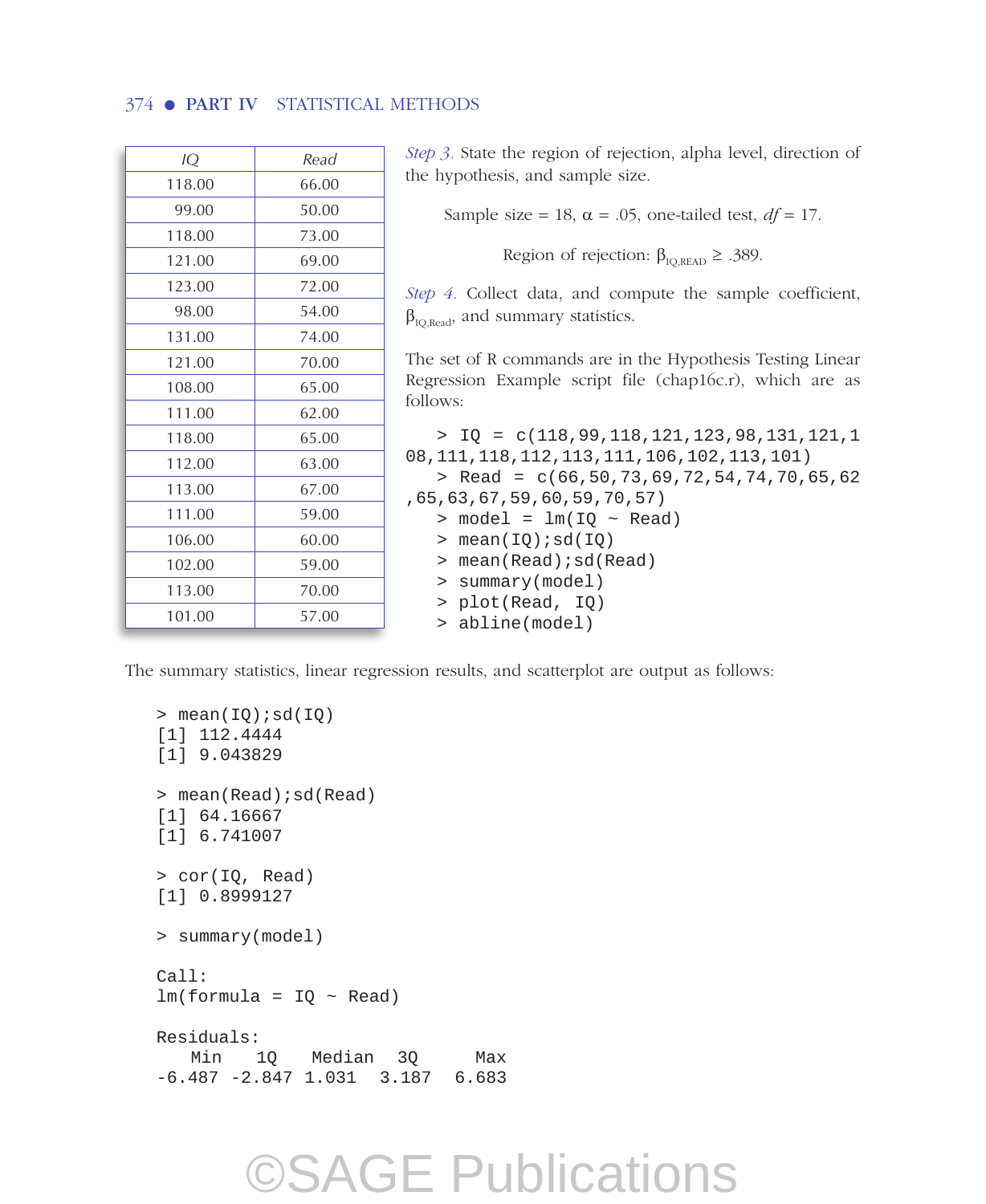Coefficients: Estimate Std. Error t value Pr(>|t|) (Intercept) 34.9738 9.4338 3.707 0.00191 \*\* Read 1.2073 0.1463 8.255 3.68e-07 \*\*\* --- Signif. codes: 0 '\*\*\*' 0.001 '\*\*' 0.01 '\*' 0.05 '.' 0.1 ' ' 1

Residual standard error: 4.065 on 16 degrees of freedom Multiple R-squared: 0.8098, Adjusted R-squared: 0.798 F-statistic: 68.14 on 1 and 16 DF, p-value: 3.684e-07





The IQ mean = 112.44,  $SD = 9.04$ ; the Read mean = 64.16,  $SD = 6.74$ . The Pearson  $r = \beta_{\text{IO,Read}}$ which is reported as .8999 (rounded to .90). Since our sample  $\beta$  = .90 is greater than the tabled  $\beta$  = .389, we reject the null and accept the alternative hypothesis at the .05 level of significance. The multiple *R*-squared value indicated that .8098 or 81% of the variance in IQ scores is explained or predicted by knowledge of Reading scores.  $F = 68.14$ ,  $df = 1$ , 16 was statistically significant at  $p = 3.684e^{-0.07} = 0.0000003684$ .  $t = (1.2073/0.1463) = 8.255$  is greater than the tabled  $t = 1.74$  at the .05 level, one-tailed level of significance, so the  $b_{\text{Read}}$  parameter (unstandardized estimate) was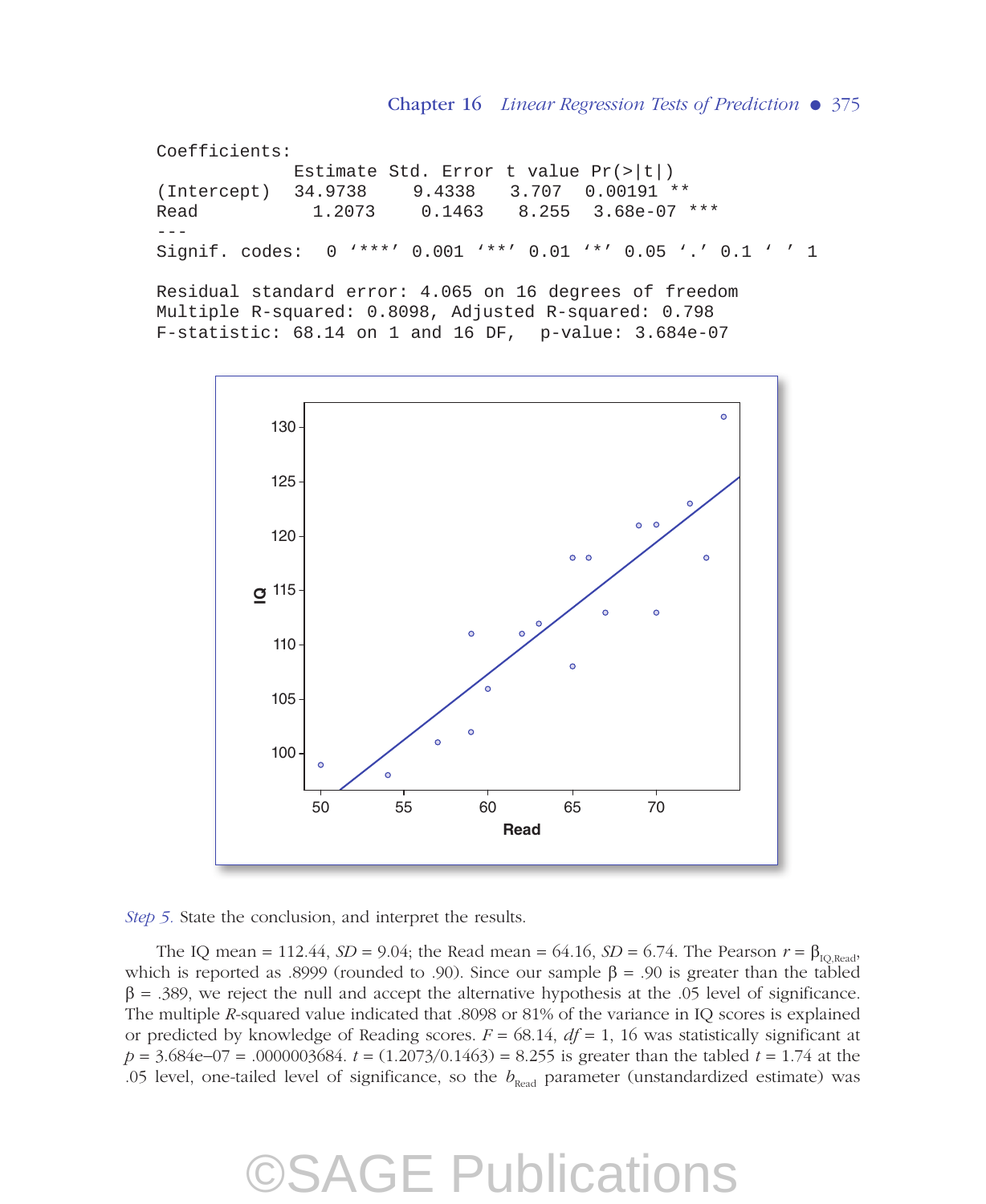statistically significant. A scatterplot with the fitted regression line for the equation IQ =  $34.9738 +$ 1.2073 (Reading) is provided by the *plot()* and *abline()* functions. It visually shows that as Reading scores increase, IQ scores increase.

Our summary conclusions are based on comparing the sample regression weight with what is expected by chance given our degrees of freedom and alpha level of significance. We reject the null hypothesis and accept the alternative hypothesis based on this comparison at a specific level of probability. We are also able to test the statistical significance of the unstandardized regression estimate (*b*) using a *t* test. The multiple *R*-squared value is further tested for statistical significance using the *F* test. In addition, we are able to interpret the multiple *R*-squared value as the amount of variance explained in IQ scores given knowledge of Reading scores. Therefore, 81% of (*SD* = 9.04 $^2$  is explained by knowledge of Reading scores, which is .81(81.7216) = 66.194496, or 66.19. The amount of unexplained variance is  $(1 - R^2)(81.7216) = 0.19(81.7216) = 15.527104$ , or 15.51. The total variance in IQ scores,  $(9.04)^2$ , is equal to 66.19 (explained variance) + 15.51 (unexplained variance). It may be possible to further explain the variance in IQ scores, and thus reduce the amount of unexplained variance, by hypothesizing another predictor variable. Basically, having more than one predictor variable could yield a better prediction equation, and thus explain more of the variance in the *Y* scores.

We can also report the power for these results, given that  $R^2 = .8098$  is a measure of effect size. The *pwr.f2.test()* function in the *pwr* package provides power calculations for the general linear model. In our example, the R command would be

```
> library(pwr)
> ?pwr.f2.test
pwr.f2.test(u = NULL, v = NULL, f2 = NULL, sig.level = 0.05, power = NULL)
```
#### *Arguments*

 $11$ 

| u                   | degrees of freedom for numerator                                                                 |  |  |  |
|---------------------|--------------------------------------------------------------------------------------------------|--|--|--|
| $\mathbf v$         | degrees of freedom for denominator                                                               |  |  |  |
| £2                  | effect size                                                                                      |  |  |  |
|                     | sig.level Significance level (Type I error probability)                                          |  |  |  |
| Power               | Power of test (1 minus Type II error probability)                                                |  |  |  |
|                     | > pwr.f2.test (u = 1, v = 16, .8098, .05, power = NULL)<br>Multiple regression power calculation |  |  |  |
| 11 = 1              |                                                                                                  |  |  |  |
| $v = 16$            |                                                                                                  |  |  |  |
| $f2 = 0.8098$       |                                                                                                  |  |  |  |
| $sig. level = 0.05$ |                                                                                                  |  |  |  |
| power = 0.9474134   |                                                                                                  |  |  |  |
|                     |                                                                                                  |  |  |  |

The results indicate sufficient power for the effect size; that is, power = .947 for an effect size of  $R^2 = .8098$ .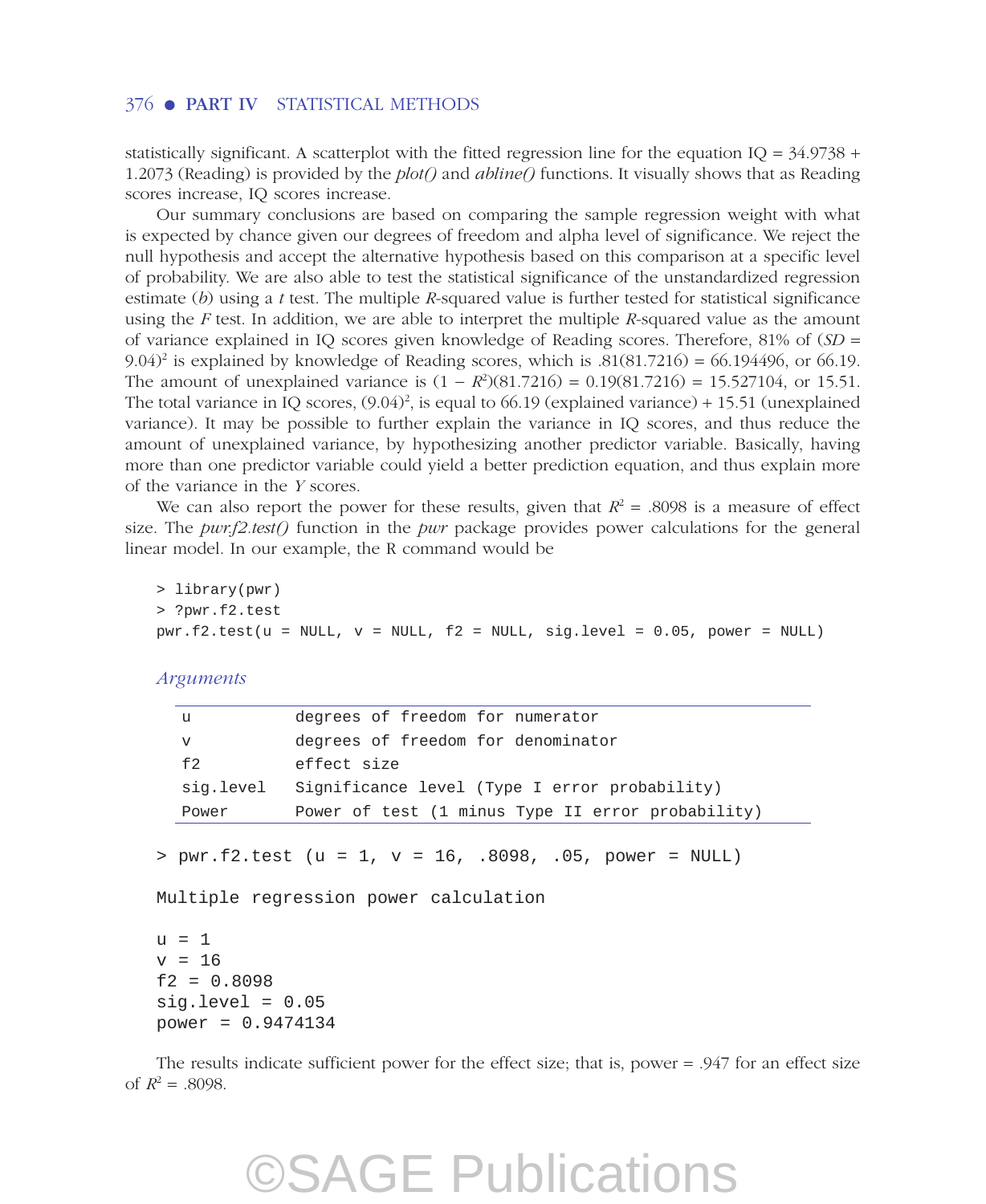#### ● LINEAR REGRESSION AND ANALYSIS OF VARIANCE

When the intercept term is removed from the regression equation, it provides a comparison with analysis of variance. The regression formula has the form  $y \sim x - 1$  or  $y \sim 0 + x$ , where *y* is the dependent variable and  $x$ , the independent variable. The tilde  $(\sim)$  sign is used in the regression formula to indicate that *y* is regressed on *x*. The 0 or −1 specifies that there is no intercept. We can show the differences and similarity between linear regression and analysis of variance by running the *aov()* and *lm()* functions, with associated output from the *summary()* function.

```
> sampleX = c(2, 4, 3, 5, 1, 2, 5, 3, 2, 4, 5, 1, 4, 5, 1, 0, 5, 3, 4, 0)> sampleY = c(90,70,80,60,95,80,50,45,75,65,45,80,80,60,85,90,50,70,40,95)
> sampleaov = aov(sampleY \sim 0 + sampleX)
> summary(sampleaov)
> samplereg = lm(sampleY ~ sampleX)
> summary(samplereg)
Analysis of Variance Output
sampleX 1 58625 58625 24.241 9.433e-05 ***
Residuals 19 45950 2418
---
Signif. codes: 0 '***' 0.001 '**' 0.01 '*' 0.05 '.' 0.1 ' ' 1 
Linear Regression Output
Call:
lm(formula = sampleY ~ ~ 0 + sampleX)Residuals:
   Min 1Q Median 3Q Max
-34.65 -19.65 19.24 59.62 95.00
Coefficients:
        Estimate Std. Error t value Pr(>|t|) 
sampleX 15.931 3.236 4.924 9.43e-05 ***
---
Signif. codes: 0 '***' 0.001 '**' 0.01 '*' 0.05 '.' 0.1 ' ' 1 
Residual standard error: 49.18 on 19 degrees of freedom
Multiple R-squared: 0.5606, Adjusted R-squared: 0.5375
F-statistic: 24.24 on 1 and 19 DF, p-value: 9.433e-05
```
The multiple *R*-squared value of .5606 can be computed from the analysis of variance sum of squares value in the summary table. Recall that  $SS_T = SS_{\text{Regression}} + SS_{\text{Residual}}$  (104575 = 58625 + 45950). The multiple *R*-squared value due to regression is therefore computed as  $SS_{\text{Regression}}/SS_T$  =  $58625/104575 = .5606$ .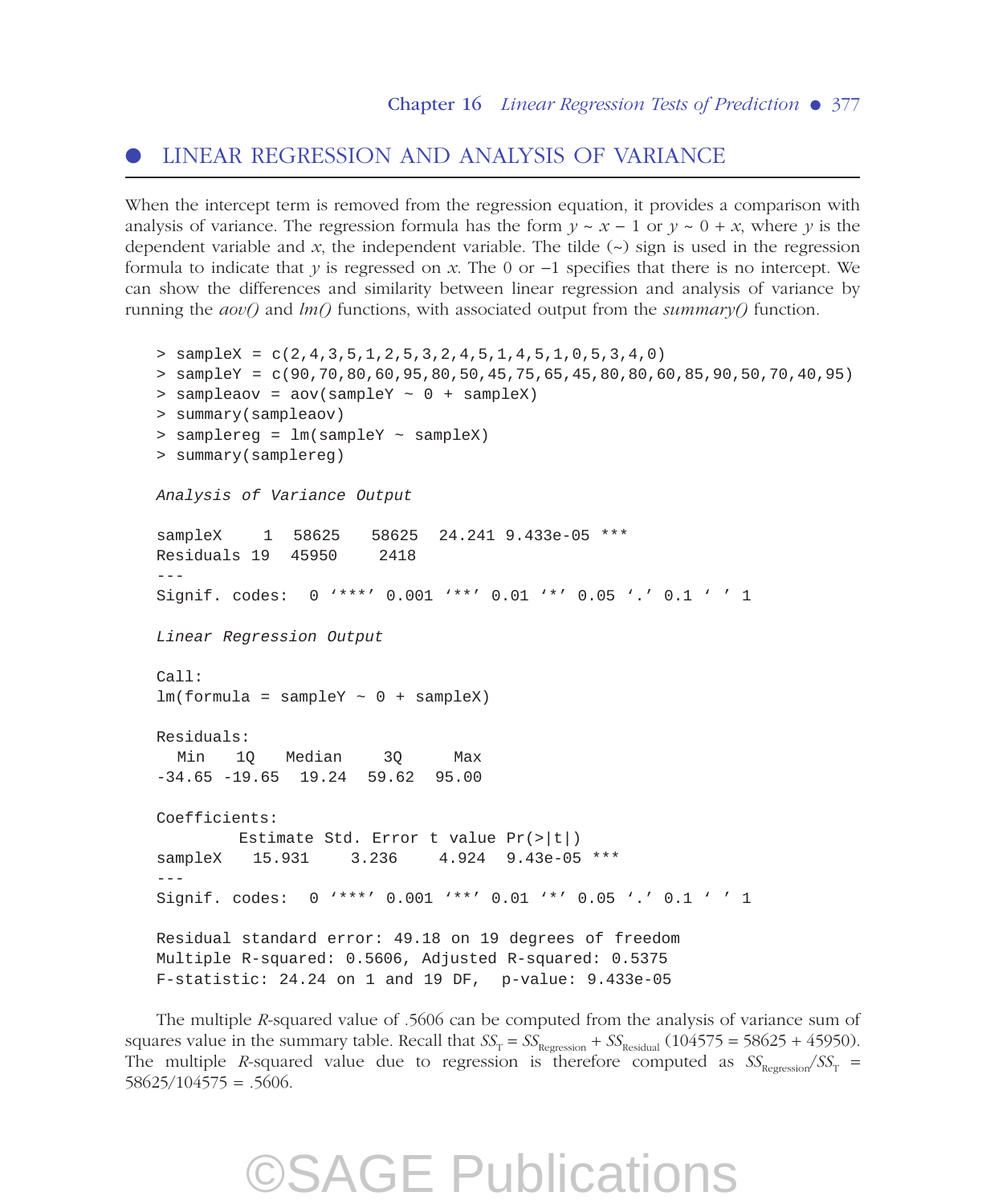The multiple *R*-squared value is the amount of variance explained due to regressing *Y* on *X*. Therefore,  $R^2 = 58625/104575 = .5606$ . We also know that  $1 - R^2 = 45950/104575 = .4394$ . Thus,  $R^2$  $+(1 - R^2) = 1$  (100% variance in *Y*), which is also expressed as  $SS_y = .5606 + .4394$ . These two parts are interpreted as the amount of variance explained  $(R^2)$  and the amount of variance unexplained  $(1 - R^2)$ , which can be represented in a Venn diagram. Notice that the *F* test, *df*, and *p* values are identical for both types of data analysis. Today, many statistical packages are dropping the separate analysis of variance and multiple regression routines in favor of the general linear model; for example, the IBM SPSS version 21 outputs both results.

### **SUMMARY**

A brief history of multiple regression helps our understanding of this popular statistical method. It expands the early use of analysis of variance, especially analysis of covariance, into what is now called the general linear model. Over the years, researchers have come to learn that multiple regression yields similar results as analysis of variance but also provides many more capabilities in the analysis of data from research designs.

This chapter provided the basic understanding of linear regression. The following concepts were presented:

- The *a* in the regression equation is the intercept of the least squares line.
- The *b* coefficient in the regression equation is the slope of the least squares line.
- The intercept in the regression equation is called the *y*-intercept, the point at which the least squares line crosses the *y*-axis.
- In the linear regression equation, *X* is the independent variable and *Y* is the dependent variable.
- The linear regression equation using *z* scores for *X* and *Y* has a slope equal to the Pearson correlation coefficient.
- The intercept and slope of the linear regression prediction line from sample data are estimates of the population intercept and slope, respectively.
- The purpose of linear regression is to predict *Y* from knowledge of *X* using a least squares criterion to select an intercept and slope that will minimize the difference between *Y* and predicted *Y*, that is, error of prediction.

This chapter presented the basic linear regression equation for predicting *Y* from knowledge of *X* using the *lm()* function, with output provided by the *summary()* function. It is always recommended that a scatterplot of data be viewed to examine the relationship between *Y* and *X* using the *plot()* function. The basic algebra indicates that  $Y = a + bX + e$ , where *a* is an intercept term or the point where the fitted regression line crosses the  $y$ -axis;  $b$  is a regression weight determined by minimizing *e*, the error term; and *e* is the difference between *Y* and the predicted *Y* value. The process of estimating a regression weight (*b*) that minimizes the error is called the *least squares criterion*. The predicted *Y* values are computed using the *fitted()* function. A standard error of prediction is used to form confidence intervals around the predicted *Y* values along the fitted

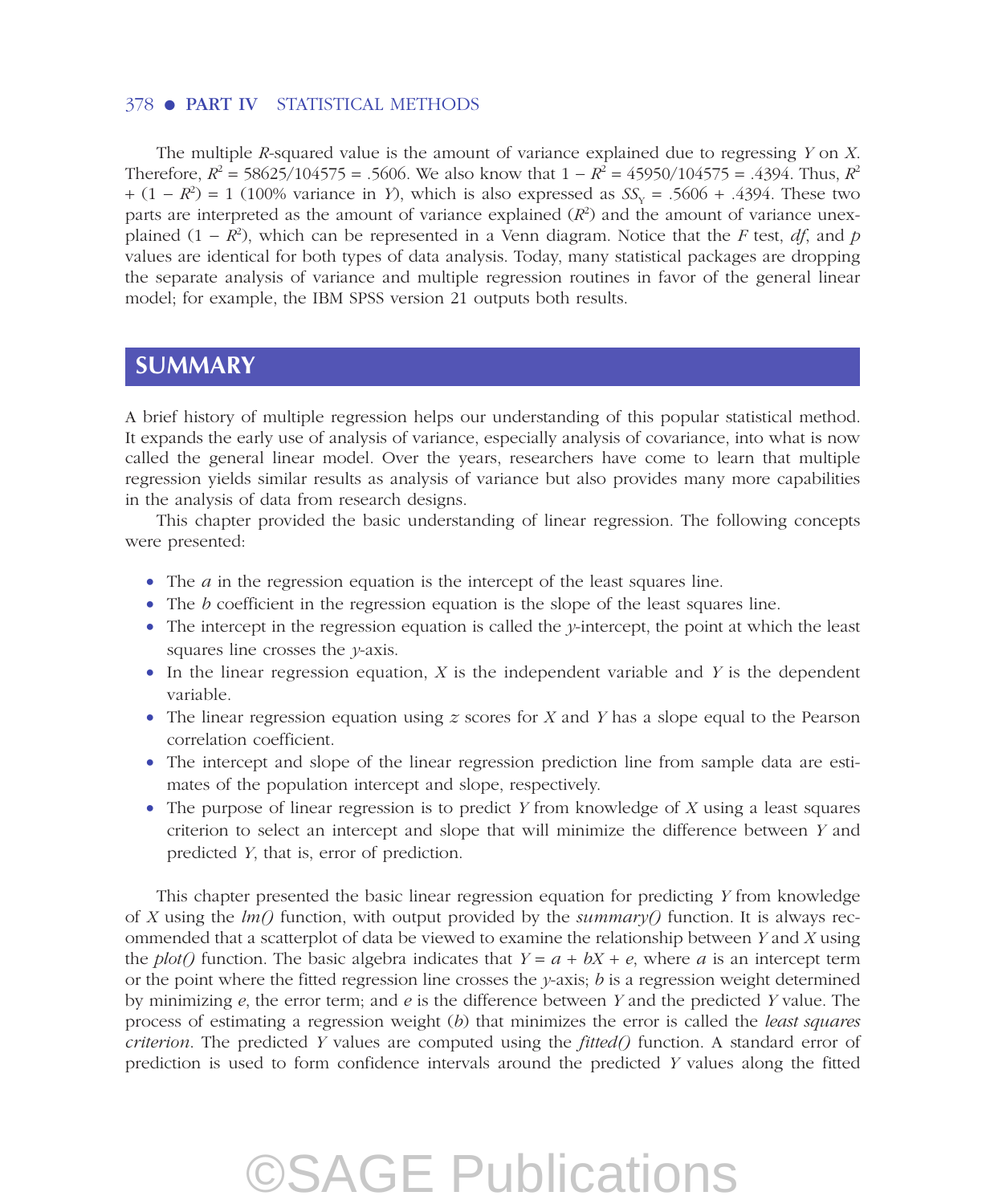regression line, which indicates the distribution of *Y* values for each *X* value. The *e* values are computed by subtracting the predicted *Y* values from the *Y* values. The more *X* and *Y* are related or correlated, the better the prediction, and thus the less the error.

We learned that the regression weight should be reported in unstandardized and standardized formats. The *scale()* function creates variables in a standardized format, that is, mean = 0 and standard deviation  $= 1$ . A *t* test for the significance of the regression coefficient is computed using the unstandardized regression weight and associated standard error. The *R*-squared value is tested for statistical significance using the *F* test. An adjusted *R*-squared value was presented, which adjusts  $R<sup>2</sup>$  for the number of predictors and small sample sizes.

Hypothesis testing is conducted as with the other statistics. A null and an alternative hypothesis are stated, with the regression weight, *R*-squared value, or *F*-test value for a given degree of freedom and sample size. The other remaining hypothesis steps are followed to make a final decision regarding rejection or retention of the null hypothesis. The researcher then interprets the statistical significance of the regression weight, the *R*-squared value, and the *F* test to determine whether *X* predicts *Y*. The *aov()* and *lm()* functions provide the statistical results for analysis of variance and linear regression, respectively, which permits a comparison and helpful interpretation of the results.

#### **TIP**

 $\checkmark$  A list of statistical functions can be obtained by issuing the following command:

```
> library(help = "stats")
```
- $\checkmark$  The following R commands provide the function arguments and online documentation for the linear regression function:
	- > args(lm)
	- > help(lm)
- $\checkmark$  You can omit missing data that affect Pearson *r* and regression by using the following R command:

> data.new = na.omit(data.old)

- $\checkmark$  Right click your mouse on the scatterplot to save the image to the clipboard or print. The selection menu (to the right) will appear in the scatterplot:
- $\checkmark$  You can copy and paste scatterplots into Word documents by using the Alt+PrtScr keyboard keys; then in the Word document, use the Ctrl+V keyboard keys to paste the image. You can resize the image in the Word document by selecting the Format tab, which appears when the image is selected. The Crop tool option will permit easy resizing of the image.

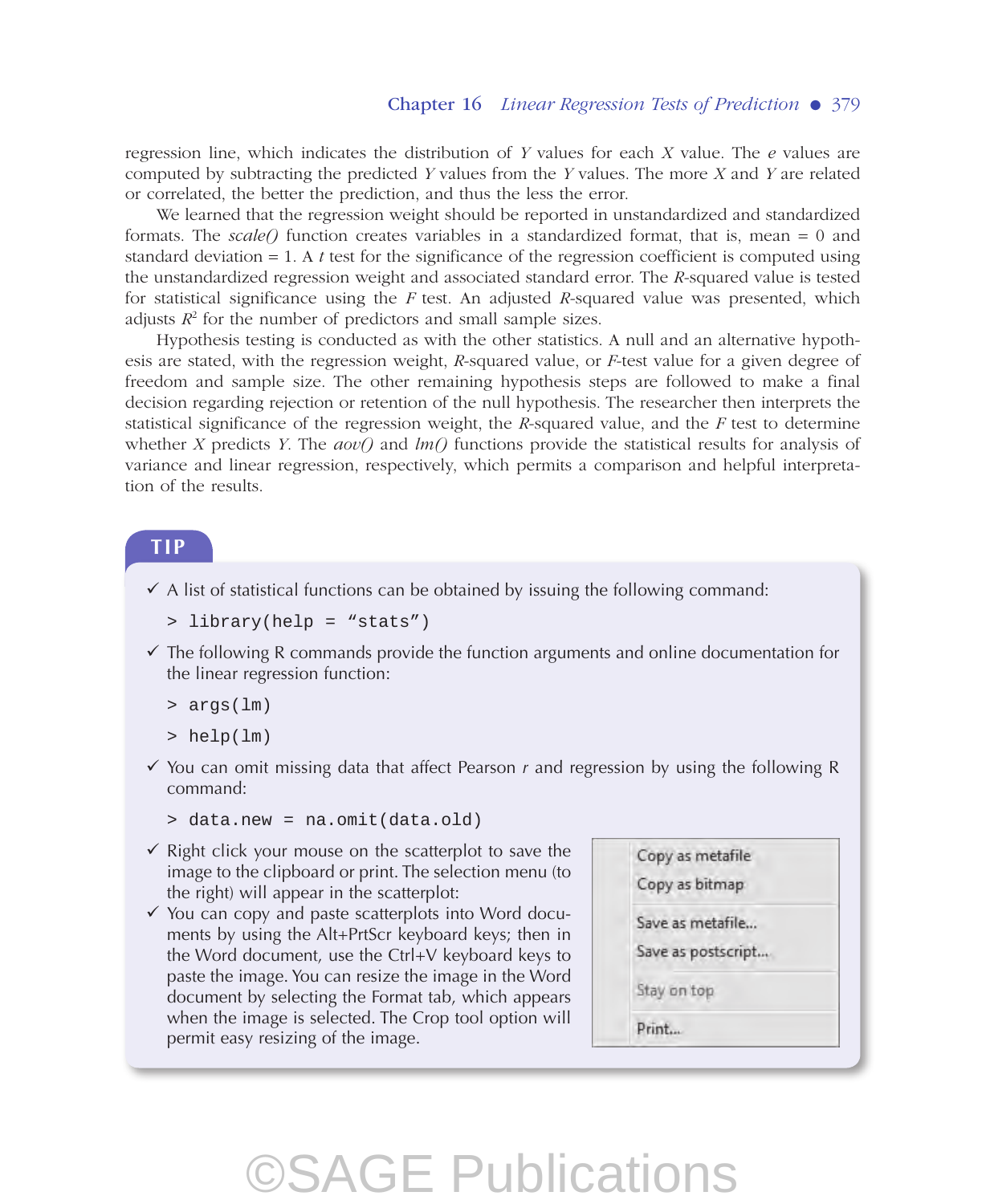### **EXERCISES**

- 1. Briefly explain the regression terms in the equation  $Y = a + bX + e$ .
- 2. Given the following summary statistics for *Y* and *X*, calculate by hand the intercept and slope, then write out the regression equation. Show the formula and your work with four decimal places.

| Variable | Mean | SD    | Correlation |
|----------|------|-------|-------------|
|          | 6.6  | 2.702 | .948        |
|          | 14.8 | 3.962 |             |

3. Given *Y* and *X* below, use the regression equation to compute the predicted *Y* values and the prediction error values. Show your work with four decimal places. Enter the predicted *Y* values and their prediction error values in the table.

$$
\hat{Y} = -2.9682 + .6465(X).
$$

- a. Is *Y* = Predicted *Y* + Prediction error?
- b. Does the sum of the prediction error values equal 0?

|    |    | Predicted Y | <b>Prediction Error</b> |
|----|----|-------------|-------------------------|
| 10 | 20 |             |                         |
|    | 15 |             |                         |
|    | 17 |             |                         |
|    | 12 |             |                         |
|    |    |             |                         |

- 4. Use the *lm()* and *abline()* functions to compute values, then plot the fitted regression line for the *Y* and *X* values in  $\#3$  above. Show the R commands and plot (use the Alt+PrtScr keyboard keys to copy and paste the plot).
- 5. Given the following data vectors for *Y* and *X*, use the *lm()* and *summary()* functions to compute the regression equation and descriptive output. Show the R commands and output.

 $y = c(10, 8, 7, 5, 3)$  $x = c(20, 15, 17, 12, 10)$ .